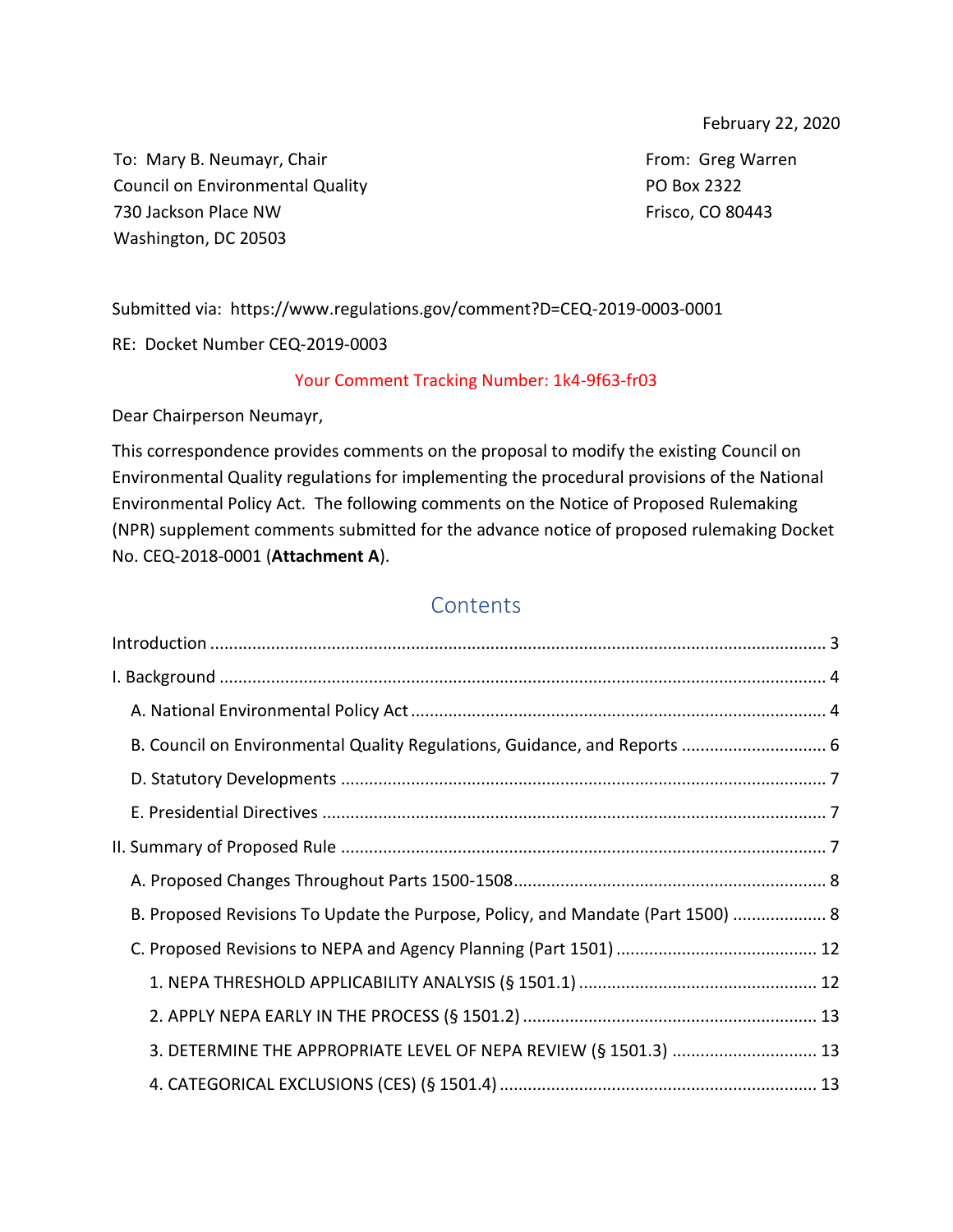| 10. TIERING AND INCORPORATION BY REFERENCE (§§ 1501.11 AND 1501.12) 16                 |  |
|----------------------------------------------------------------------------------------|--|
| D. Proposed Revisions to Environmental Impact Statements (EISs) (Part 1502)  16        |  |
|                                                                                        |  |
|                                                                                        |  |
|                                                                                        |  |
|                                                                                        |  |
|                                                                                        |  |
| 6. AFFECTED ENVIRONMENT & ENVIRONMENTAL CONSEQUENCES (1502.15 & 1502.16) 19            |  |
| 7. SUBMITTED ALTERNATIVES, INFORMATION, & ANALYSES (1502.17 & 1502.18)  21             |  |
|                                                                                        |  |
| E. Proposed Revisions to Commenting on Environmental Impact Statements (Part 1503)  24 |  |
|                                                                                        |  |
|                                                                                        |  |
|                                                                                        |  |
|                                                                                        |  |
|                                                                                        |  |
|                                                                                        |  |
|                                                                                        |  |
|                                                                                        |  |

Attachment A – Advance Notice of Proposed Rulemaking Comments Attachment B – Objection Response Letter Mountain Valley Project Forest Plan Amendment Attachment C – USDA Forest Service Proposed NEPA Rule Comments Attachment D – Thunder Basin National Grasslands DEIS and Draft Plan Amendment Comments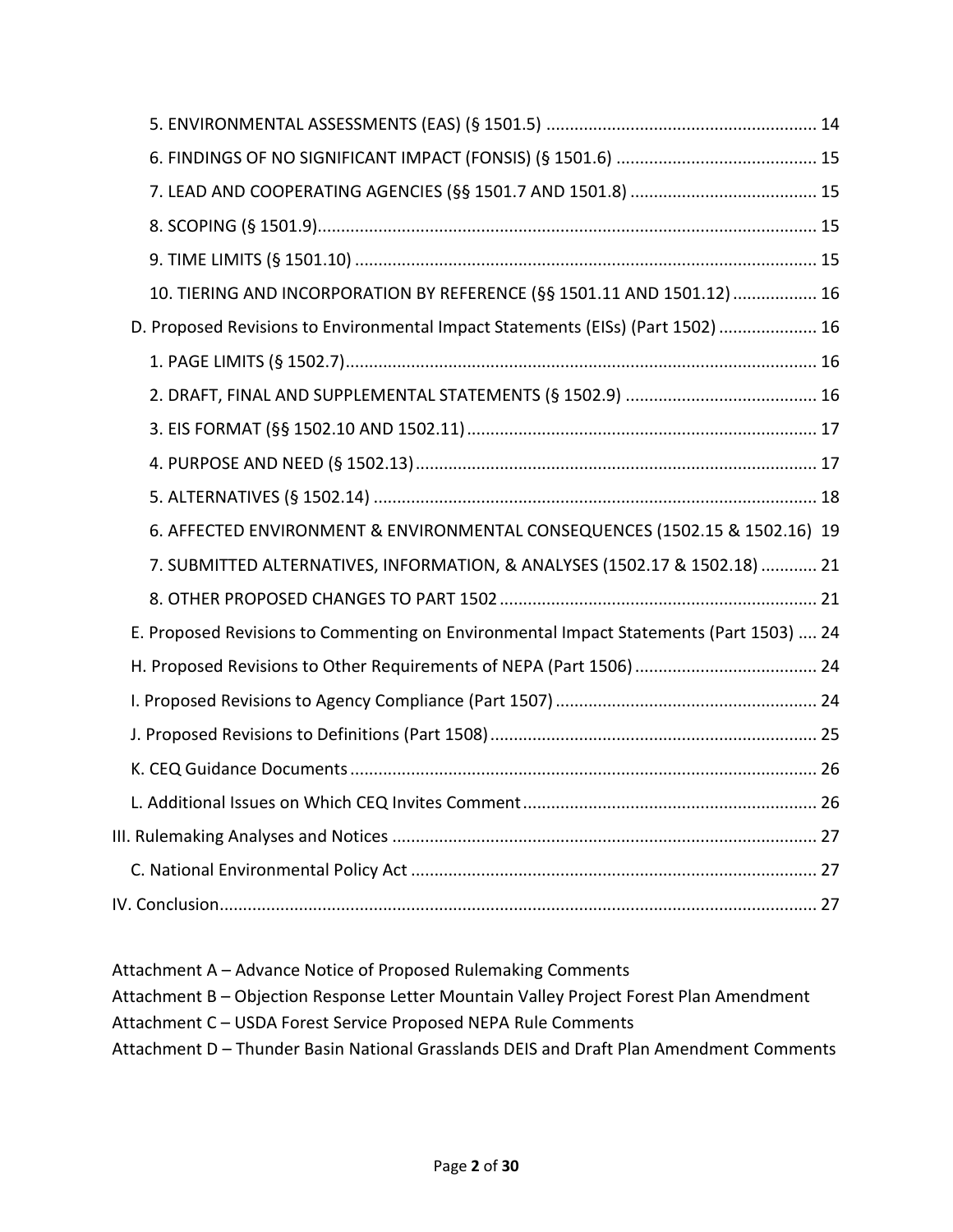# **Introduction**

# <span id="page-2-0"></span>**Comment regarding characterization and rationale for modernizing and clarifying CEQ NEPA regulations:**

The CEQ Federal Register Notice summary fails to identify any substantive need for change to the existing regulations that is consistent with the purpose, policy, and goals of the National Environmental Policy Act (NEPA). Over the life of the existing CEQ regulations, the understanding and application of NEPA has evolved through public involvement and adjudication, which has successfully established NEPA direction and practices that support the intent and purposes of the National Environmental Policy Act.

The proposed rule does not modernize regulatory direction; instead, the proposal would revert to agency development practices that predate the National Environmental Policy Act. The proposed regulations are clearly not aligned with Section 101 [42 USC § 4331(a)] of the National Environmental Policy Act which states that:

*"The Congress, recognizes the profound impact of man's activity on the interrelations of all components of the natural environment, particularly the profound influences of population. growth, high-density urbanization, industrial expansion, resource exploitation, and new and expanding technological advances and recognizes further the critical importance of restoring and maintaining environmental quality to the overall welfare and development of man, declares that it is the continuing policy of the Federal Government, in cooperation with State and local governments, and other concerned public and private organizations, to use all practicable means and measures, including financial and technical assistance, in a manner calculated to foster and promote the general welfare, to create and maintain conditions under which man and nature can exist in productive harmony, and fulfill the social economic, and other requirements of present and future generations of Americans*. *(b) In order to carry out the policy set forth in this Act, it is the continuing responsibility of the Federal Government to use all practicable means, consist with other essential considerations of national policy, to improve and coordinate Federal plans, functions, programs, and resources to the end that the Nation may --*

- *1. fulfill the responsibilities of each generation as trustee of the environment for succeeding generations;*
- *2. assure for all Americans safe, healthful, productive, and aesthetically and culturally pleasing surroundings;*
- *3. attain the widest range of beneficial uses of the environment without degradation, risk to health or safety, or other undesirable and unintended consequences;*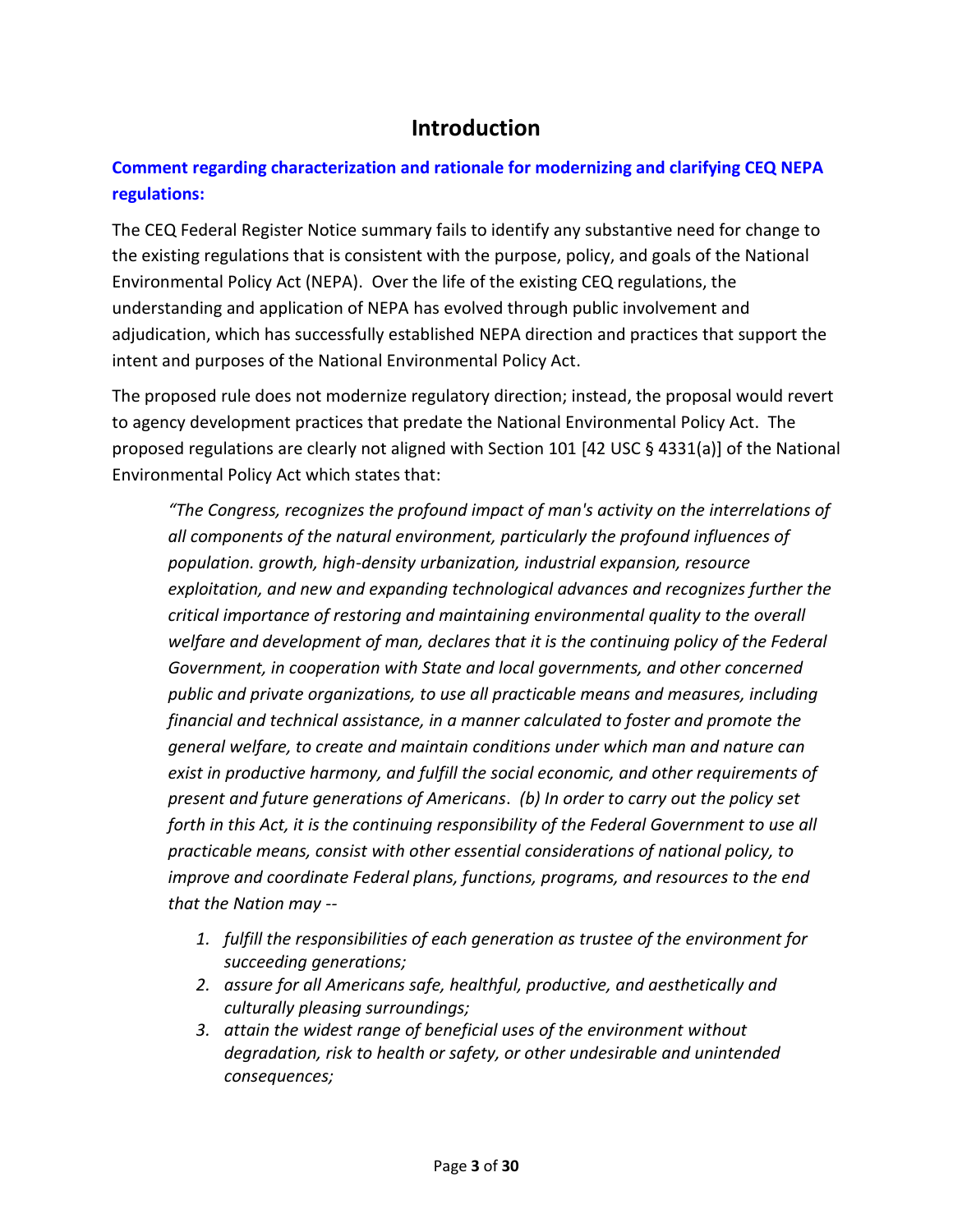- *4. preserve important historic, cultural, and natural aspects of our national heritage, and maintain, wherever possible, an environment which supports diversity, and variety of individual choice;*
- *5. achieve a balance between population and resource use which will permit high standards of living and a wide sharing of life's amenities; and*
- *6. enhance the quality of renewable resources and approach the maximum attainable recycling of depletable resources.*

*(c) The Congress recognizes that each person should enjoy a healthful environment and that each person has a responsibility to contribute to the preservation and enhancement of the environment.*"

# **I. Background**

# <span id="page-3-0"></span>**Comment on existing guidance documents, court decisions, and delays:**

Many of the NEPA decision challenges and delays described in this section are not the result of the current CEQ regulations, but instead the delays are a product of unrealistic political motivated mandates that favor resource development over protecting the environment and biosphere. In addition, many of the delays are agency self-inflicted due to politically driven reviews from the highest levels in government for the purpose of micromanaging field-level decisions.

I found through decades of experience with the U.S. Forest Service that the current CEQ regulations have facilitated balancing and integrating the management of natural resources on National Forest System lands. I performed duties as a responsible official, natural resource planner, and resource management specialist. Specific to National Forest System lands, I believe that the current CEQ regulations have assisted in achieving the purpose, policies, and goals of the National Environmental Policy Act (42 U.S.C § 4321 and § 4331).

# <span id="page-3-1"></span>**A. National Environmental Policy Act**

#### **Comment on NEPA purposes:**

Any revised CEQ regulations should further describe that:

"*The Congress authorizes and directs that, to the fullest extent possible: (1) the policies, regulations, and public laws of the United States shall be interpreted and administered in accordance with the policies set forth in this Act, and (2) all agencies of the Federal Government shall --*

*(A) utilize a systematic, interdisciplinary approach which will insure the integrated use of the natural and social sciences and the environmental design arts in planning and in decisionmaking which may have an impact on man's environment;*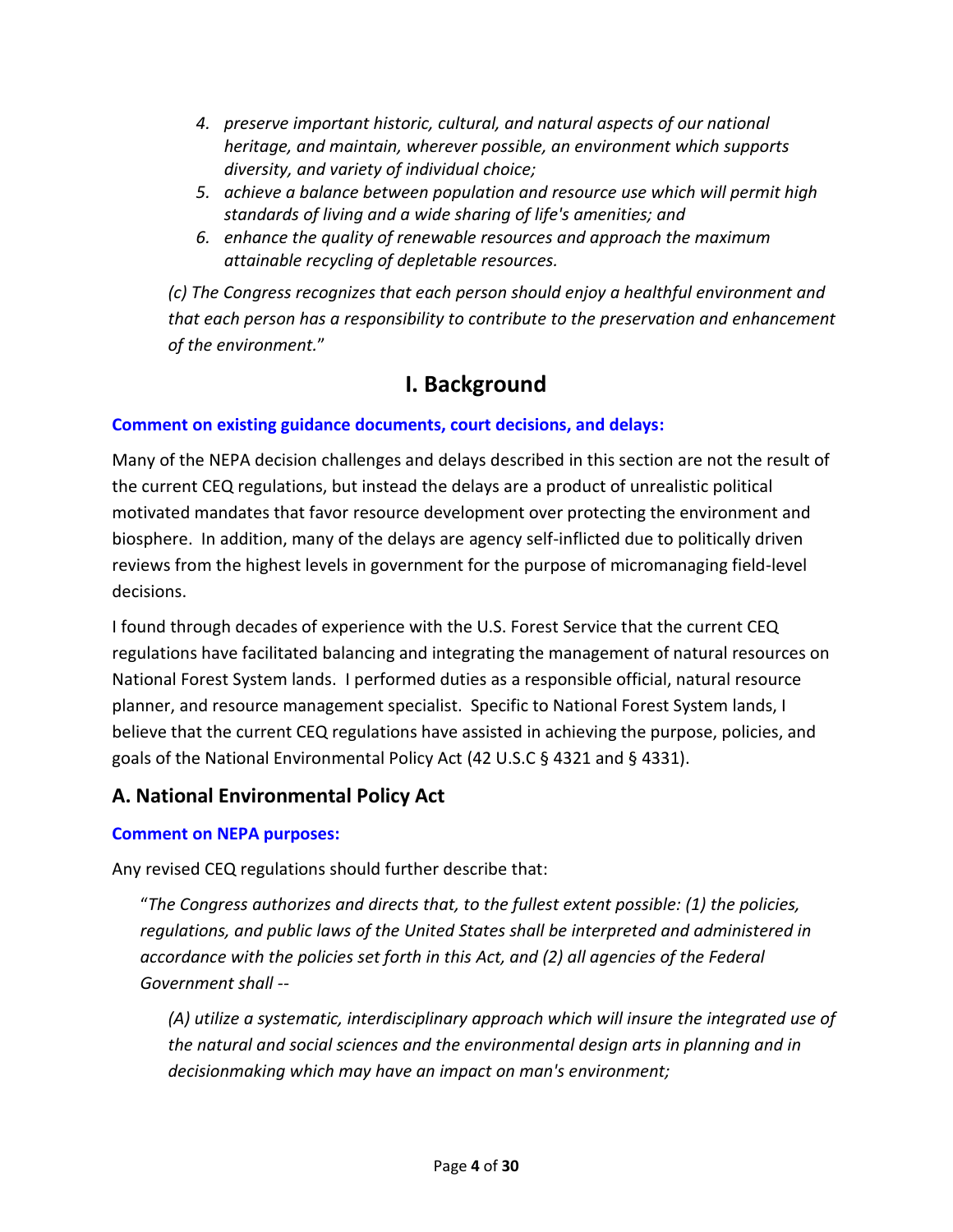*(B) identify and develop methods and procedures, in consultation with the Council on Environmental Quality established by title II of this Act, which will insure that presently unquantified environmental amenities and values may be given appropriate consideration in decisionmaking along with economic and technical considerations; … (E) study, develop, and describe appropriate alternatives to recommended courses of action in any proposal which involves unresolved conflicts concerning alternative uses of available resources;*

*(F) recognize the worldwide and long-range character of environmental problems and, where consistent with the foreign policy of the United States, lend appropriate support to initiatives, resolutions, and programs designed to maximize international cooperation in anticipating and preventing a decline in the quality of mankind's world environment…; (H) initiate and utilize ecological information in the planning and development of resource-oriented projects….*" (NEPA, Section 102 [42 USC § 4332])

Most importantly, CEQ regulations must continue to promote securing accurate and professional documents. The regulations must require accurate documents as the basis for sound decisions. As provided by Section 102(2)(A) of NEPA, the documents must draw upon all the appropriate disciplines from the natural and social sciences, plus the environmental design arts. The lead agency must be responsible for the professional integrity of environmental documents and ensure that there are process requirements established to ensure this result. NEPA documents must include a list of people who helped prepare documents and list their professional qualifications. Responsible officials must encourage professional integrity and ensure that an interdisciplinary approach is followed.

The background description should be supplemented to address the role of CEQ as envisioned by the National Environmental Policy Act. Section 204 [42 USC § 4344] should be included when describing the basis for and CEQ's role in developing the regulations. This section states that:

"*It shall be the duty and function of the Council --*

*1. to assist and advise the President in the preparation of the Environmental Quality Report required by section 204 [42 USC § 4344] of this title;*

*2. to gather timely and authoritative information concerning the conditions and trends in the quality of the environment both current and prospective, to analyze and interpret such information for the purpose of determining whether such conditions and trends are interfering, or are likely to interfere, with the achievement of the policy set forth in title I of this Act, and to compile and submit to the President studies relating to such conditions and trends;*

*3. to review and appraise the various programs and activities of the Federal Government in the light of the policy set forth in title I of this Act for the purpose of determining the*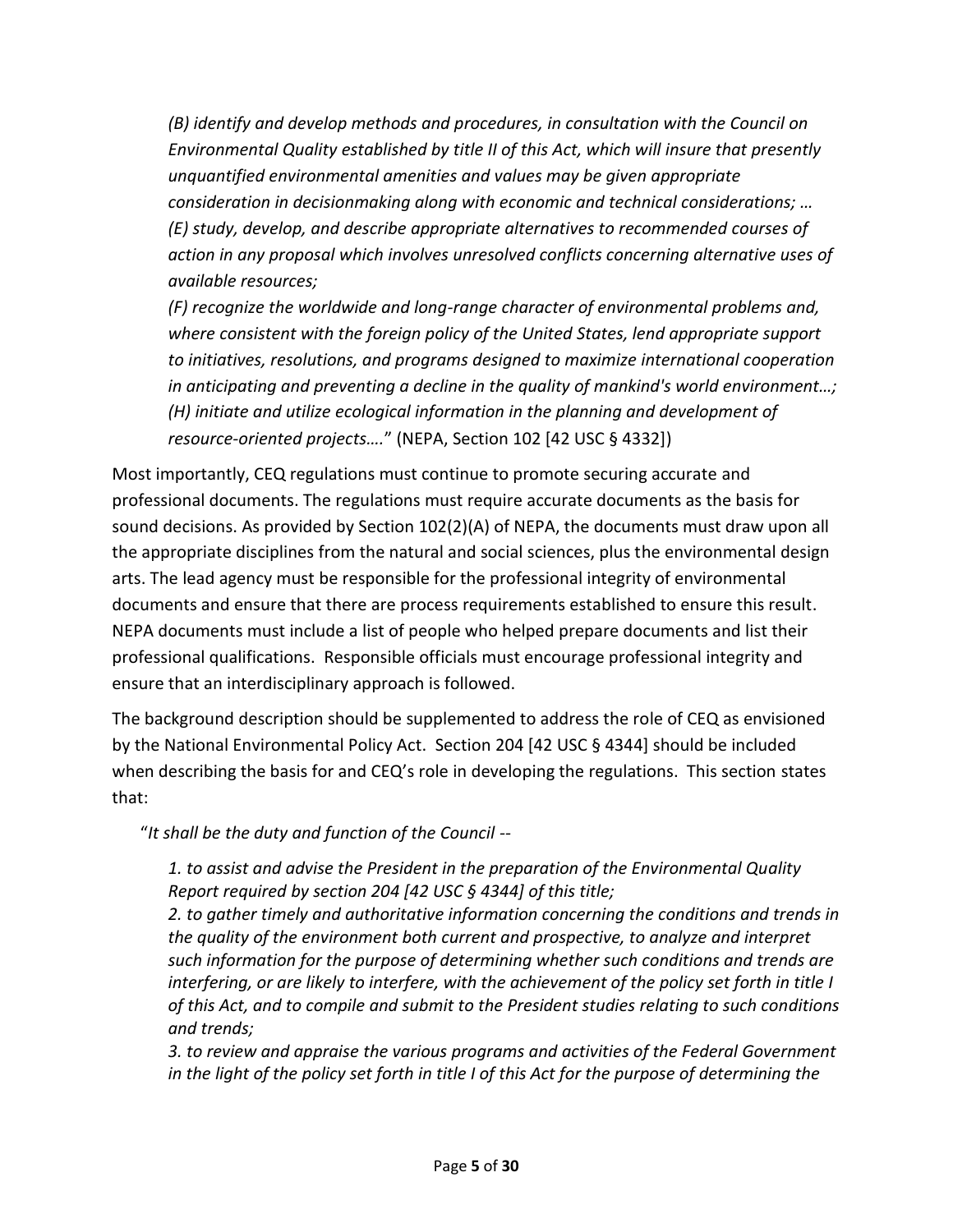*extent to which such programs and activities are contributing to the achievement of such policy, and to make recommendations to the President with respect thereto;*

*4. to develop and recommend to the President national policies to foster and promote the improvement of environmental quality to meet the conservation, social, economic, health, and other requirements and goals of the Nation;*

*5. to conduct investigations, studies, surveys, research, and analyses relating to ecological systems and environmental quality;*

*6. to document and define changes in the natural environment, including the plant and animal systems, and to accumulate necessary data and other information for a continuing analysis of these changes or trends and an interpretation of their underlying causes;*

*7. to report at least once each year to the President on the state and condition of the environment; and*

*8. to make and furnish such studies, reports thereon, and recommendations with respect to matters of policy and legislation as the President may request.*"

Any revised CEQ regulations must demonstrate the relationship between regulations and findings attributed to performing the duties of CEQ as described in law.

# <span id="page-5-0"></span>**B. Council on Environmental Quality Regulations, Guidance, and Reports**

# **Comment on CEQ's performing duties to implement the purposes and policies of NEPA:**

I appreciate that in the past the CEQ has performed its duties and responsibilities to provide clarifying direction to address questions where rulemaking was not warranted. I continue to rely on the "*Forty Most Asked Questions Concerning CEQ's National Environmental Policy Act Regulations*" guidance. These regulations have resulted in consistent interpretations and effective implementation of NEPA.

CEQ should eliminate guidance for time limitations and page limits. The length of time to address the requirements of Title I of NEPA is often controlled by the limitations of agency budgets, availability of resource management specialists, and Department oversight and unrealistic guidance. Online access to documents and search functions make the production and review of documents far more efficient than that of 20 or more years ago. Time limitations and page limits are not required by NEPA. Mandating a maximum page limit is arbitrary and should be eliminated from any final rule.

In my experience, lengthy documents are often a result of insufficient information that results in excessive creative writing in an attempt by resource planners to justify a proposed action. The best approach to having effective and shortened documents is to fully staff and fund interdisciplinary teams and to secure adequate information for necessary analyses.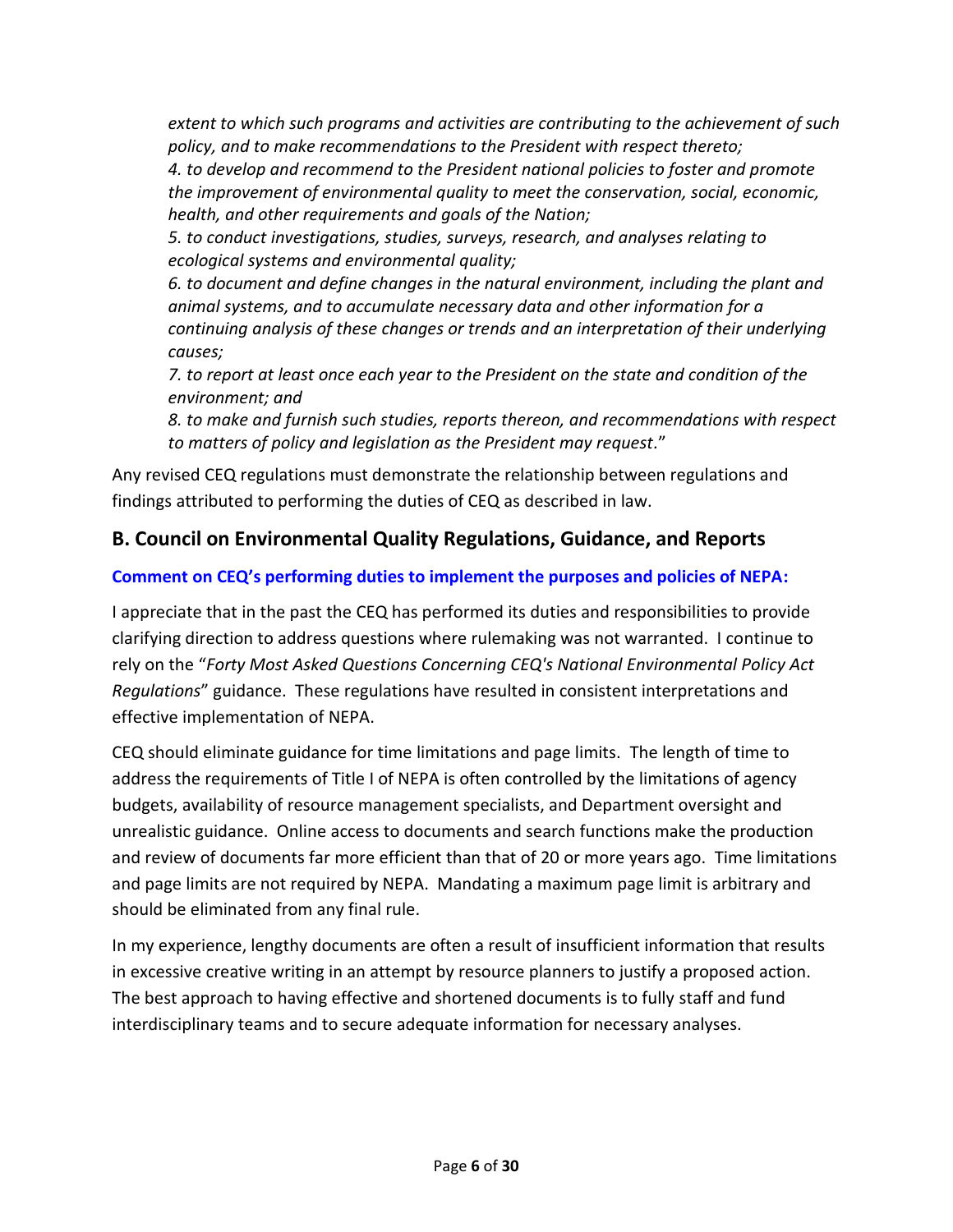# <span id="page-6-0"></span>**D. Statutory Developments**

#### **Comment on direction in recent legislation for environmental reviews:**

I appreciate this summary of the congressional guidance regarding accelerated environmental reviews, including improved interagency coordination, concurrent reviews, and increased transparency. Unfortunately, many of these mandates have been unfunded and do not recognize the various missions of agencies to implement Acts of Congress. The listed changed conditions do not demonstrate a need to modify the existing CEQ regulations. The existing regulations have enabled effective and timely reviews of major actions.

#### **Comment on codifying case law:**

The introduction describes a lofty goal of the proposed regulations. However, the proposed CEQ regulations do not add clarity to the implementation of NEPA. The proposed changes in many cases do not support the purposes of the National Environmental Policy Act. I am strongly opposed to deleting existing direction just because the current administration feels that the regulation hampers decision making, especially the proposed elimination of longstanding terminology as found in existing 40 CFR 1508.

### <span id="page-6-1"></span>**E. Presidential Directives**

#### **Comment on Presidential directives:**

I appreciate this list of Presidential mandates. However, Presidential mandates do not trump NEPA and other related laws. In some cases, Presidential directives have led to unfunded mandates that attempt to circumvent laws.

# **II. Summary of Proposed Rule**

#### <span id="page-6-2"></span>**Comment regarding CEQ characterization of modernizing NEPA:**

The proposed CEQ regulations fail to modernize NEPA processes. Instead, the proposed regulations would eliminate processes that have proven to lead to decisions that recognize effects on the human environment. Delays and costs are most often a result of politics and insufficient resources to support reasoned decision making and not that of the current CEQ regulations.

The proposed regulations would unreasonably increase the burden on the public to understand the agency proposed action. To fully comprehend the scope of a proposed action, scoping as envisioned by the proposed regulations would need to describe the proposal in detail, including fully developing and presenting the affected environment and potential environmental consequences of the action in the scoping document. If this new section is to be adopted by CEQ, it should be amended to require agencies to provide detailed proposal information and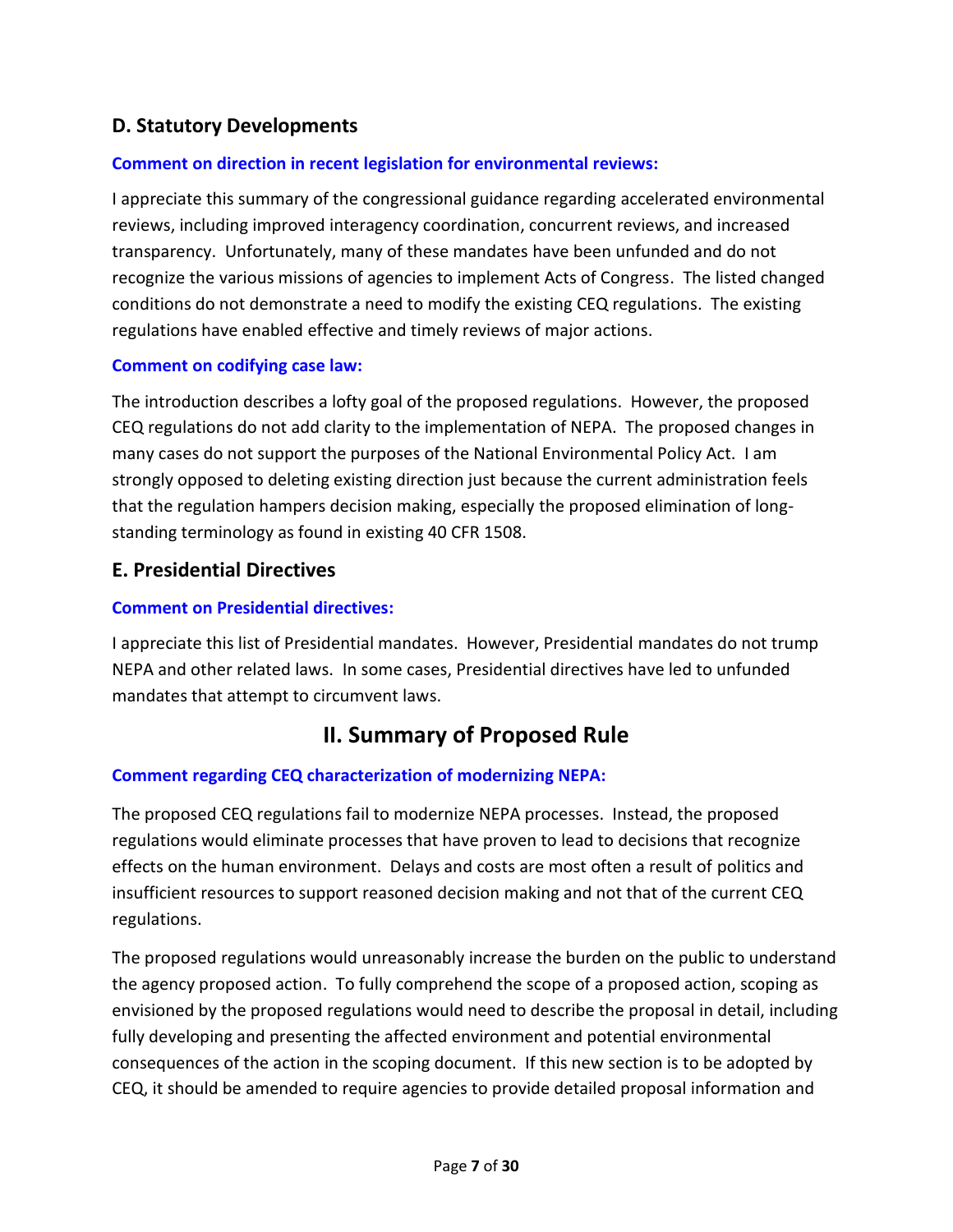relevant geospatial data as part of scoping. In addition, the public must be allowed a reasonable amount of time to review a proposed action, which I believe should be 90 days.

To effectively "modernize" regulations, interdisciplinary teams must be adequately funded for appropriate studies, analyses, and reviews if guidance is to facilitate more efficient, effective, and timely NEPA reviews by Federal agencies. Any new CEQ regulation must recognize that CEQ regulations will not effectively control the accomplishment of unfunded and unreasonable mandates. CEQ regulations must not inadvertently discourage natural resource agency staff from being diverted from planning where there is a need to address emergencies, such as forest and rangeland fires.

The One Federal Decision Policy (E.O. 13807) is concerning for it appears that this directive is to control multiple agencies even though these agencies have various and differing legal mandates. Any CEQ regulations that addresses an OFD policy must guard against suggesting that a cooperating agency must support the lead agencies decision. The OFD will likely subject agencies, such as the U.S. Fish and Wildlife Service, to political oversight to ensure that a predetermined proposed action is approved. A recent example of this occurring is where the Forest Service abdicated its responsibilities to the BLM in the decision for the Mountain Valley Pipeline project. The objection response letter inappropriately describes that, "*The Forest Service has a limited decision space with the Mountain Valley Project and Equitrans Expansion Project (hereinafter referred to as MVP), and, therefore, must consider these objections within the scope of its role as a Cooperating Agency*" (**Attachment B**).

# <span id="page-7-0"></span>**A. Proposed Changes Throughout Parts 1500-1508**

# **Comment regarding consistency, improving clarity, and correcting grammatical errors:**

Regulations must use the term "possible" to be consistent with the plain language of the National Environmental Policy Act. The term "practicable" would substantially alter the requirement of law.

I am opposed to modifying the terms and definitions that are found in 40 CFR 1508. The existing definitions are well understood and effectively contribute to implementing the purposes and policy of the National Environmental Policy Act.

# <span id="page-7-1"></span>**B. Proposed Revisions To Update the Purpose, Policy, and Mandate (Part 1500)**

#### **Comment on the proposed policy and mandate sections:**

It appears that CEQ is assuming that the Court will grant deference to the government for adopting any new NEPA regulations regardless of the soundness of the direction. However, the proposed regulations do not provide for the purposes of the National Environmental Policy Act,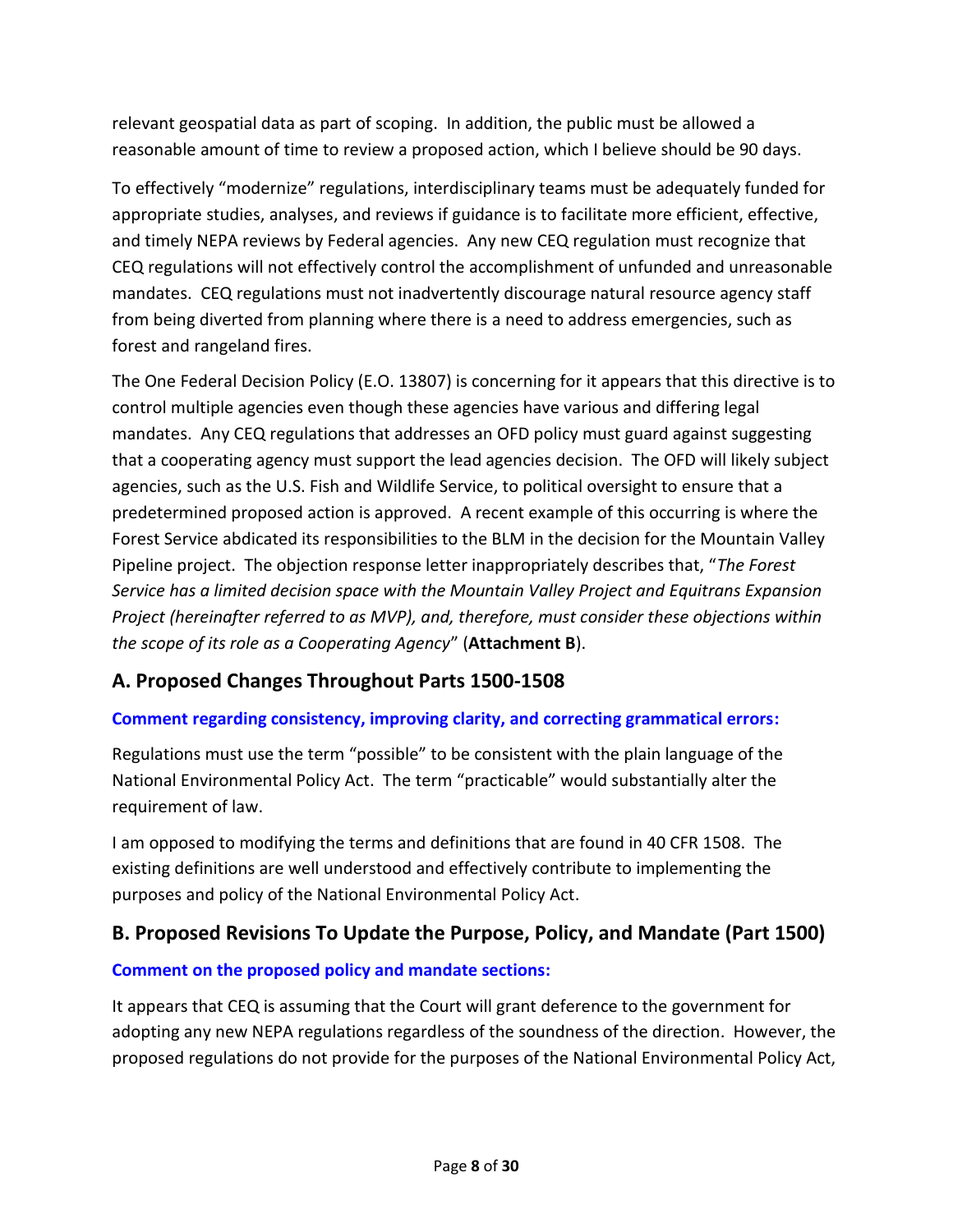are based on myths regarding issues with implementation of the current regulations, and therefore are not reasoned and should not be pursued.

CEQ should recognize the need for robust scientific and technical analyses. CEQ should establish guidance that is reflective of issues that are described by Feldman and Nichols of Holland and Hart in 2017:

"*Litigation arguments regarding or even conclusory judicial statements about "deference" to an agency's NEPA decision making on scientific or technical issues oversimplify the complex balancing and inquiries which courts are directed to undertake in reviewing both the process and substantive issues inherent in evaluating agency use of scientific and technical information under NEPA. A reviewing court at best must struggle to comprehend the agencies' assessments and conclusions regarding environmental effects and to judge their compliance with NEPA in light of the rule of reason, hard look, and arbitrary or capricious formulations of the standard of review.*

*Where agency NEPA documents are unartfully drawn, incomplete, or otherwise lacking in clarity and comprehensibility, a reviewing court may have little choice but to delve more deeply into the substantive subject matter underlying agency conclusions in an attempt to discern whether, or to what degree, the agency has failed to meet those standards. At the least, less clearly drafted and supported NEPA documents will offer an invitation to conscientious judges to venture into the realm of agency expertise in an effort diligently to review agency action and ensure the agency's implementation of NEPA's twin goals of informed decision making and informed public disclosure…."*

CEQ must abandon the proposed 1500.3(b), "Exhaustion," provision. It is unreasonable to require exhaustive comments based on limited information found in a normal Notice of Intent publication regarding a proposed action. If such a burden is to be placed on commenters, then agencies must be required to fully develop a proposed action as would be normally found in a DEIS with discussions of the affected environment and environmental consequences. Requiring a 30-day objection to a summary of a NOI is not reasonable and is inconsistent with reduction in paperwork requirements and the intent of NEPA.

The "remedies" provision should be dropped from further considerations. The provision would lead to less public participation in planning processes. The public should be encouraged to be involved in the planning of Federal projects and help guard against agency political biases. What is readily apparent in the discussion in this part is the inappropriate role that CEQ is taking in advocating for the elimination of processes that have been effective in protecting the environment and meeting the purpose and policy of NEPA (42 USC § 4321 and § 4331). CEQ should focus on the legislatively described CEQ functions and not expand those duties to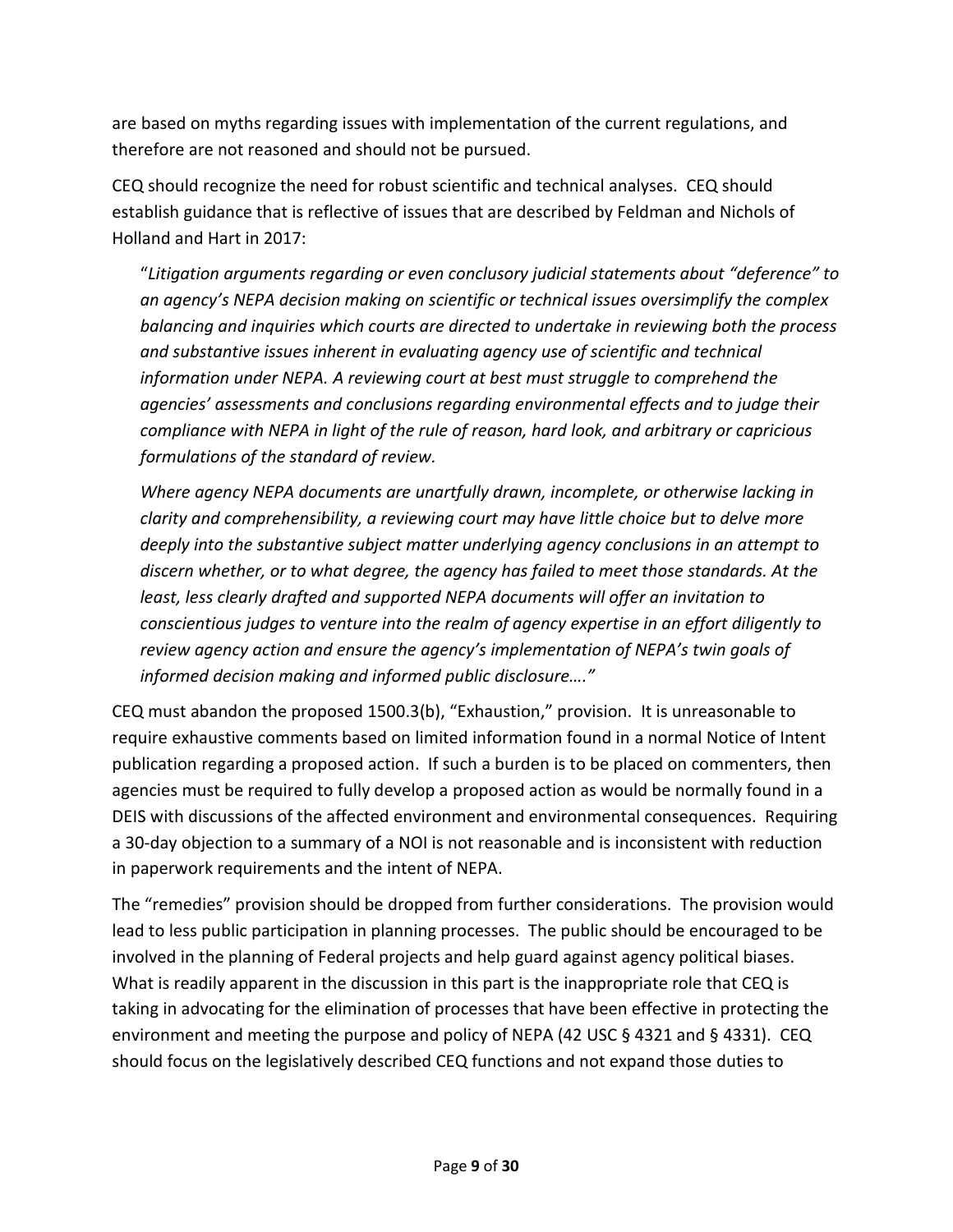promote energy and commerce functions. The role of CEQ is clearly described as the duties and function of the Council (42 USC 4344).

CEQ inappropriately elevates requirements to reduce paperwork in proposed 1500.4 by adding a general list of requirements without proper context. The discussion found should be eliminated, and where in support of the National Environmental Policy Act, the direction should be embedded in the sections found in Part 1501.

# **Comment on environmental consequences of decisions, other appropriate considerations, and delays in decision making:**

CEQ purpose is clearly described in NEPA and any revised regulations should narrowly reflect those responsibilities to implement the purposes and policies of the Act. Many delays in natural resource agency decision making is more of a function of Department oversight of fieldlevel decisions and not due to existing CEQ NEPA processes. The existing CEQ regulations should not be amended to further facilitate Presidential based direction that is not based on the purpose and intent of NEPA.

### **Comment on Federal agencies NEPA regulations:**

Numerous NEPA actions brought by citizens in federal court have contributed substantially to setting standards for agency and judicial interpretation of the National Environmental Policy Act requirements. The duties NEPA imposes have led to increased awareness of environmental factors and have changed the approaches to environmental problems taken within federal agencies. In addition, the Court has reaffirmed the full disclosure mandate necessary to implement the broad policy goals of the statute, and emphasized the important role for public involvement in realizing NEPA's aims. Further, it has stressed the importance of agencies applying a "hard look" to questions of environmental impact.

The U.S. Forest Service recently proposed NEPA regulations (Federal Register June 13, 2019 (84 Fed. Reg. 27544-27559). I believe that the proposed Categorical Exclusion (CE) changes to Forest Service NEPA compliance procedures would ultimately decrease efficiency and undermine public confidence in USDA Forest Service decision-making. In brief, I am opposed to the proposed Forest Service NEPA rule changes because they:

- Significantly diminish public oversight, input and involvement of project level decisions;
- Did not adequately address Schedule of Proposed Actions, their frequency of publication or publication of proposed projects before decisions are made;
- Allow for too much discretion by line-officers regarding eliminating or truncating the public's involvement in the management of the national forests;
- Fail to ensure that National Scenic and Historic Trails, National Recreation Areas, National Monuments, National Scenic Area, and National Scenic Highway are recognized and protected as Congressionally designated areas since they are not listed in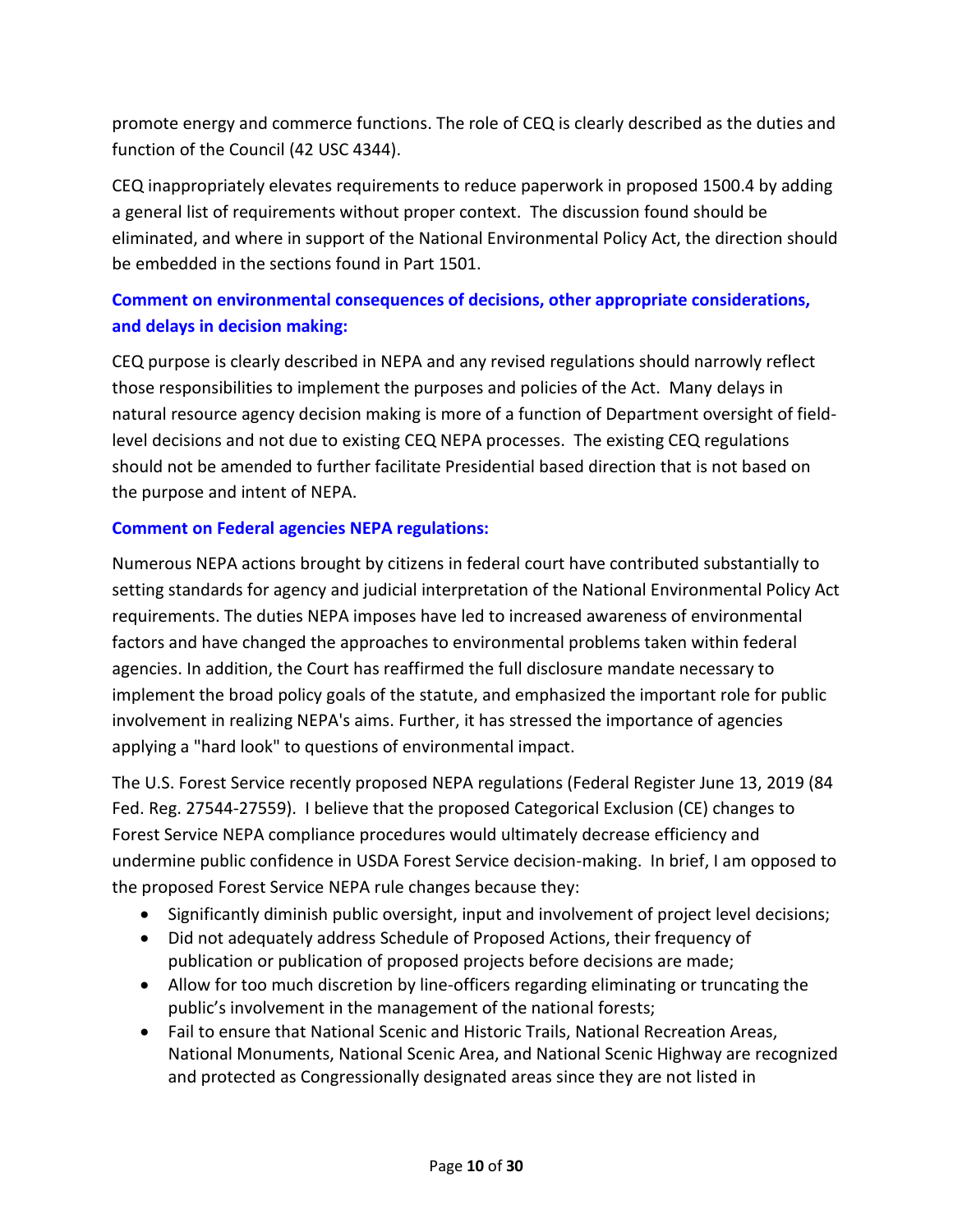§ 220.5(b)(1)(iii), which will lead to many types of designated areas not being appropriately considered when addressing extraordinary circumstances;

- Allow for actions that will substantially degrade National Scenic Trail resources, qualities, and values;
- Establish that the responsible official is to determine, without any required analyses or public involvement, as to whether a proposed action would have "likely adverse effects" (proposed rule) instead of simply "potential effects" (existing rule) upon the described extraordinary circumstances resource conditions;
- Favor commercial visitor use over private use in Primitive and Semi-Primitive Non-Motorized Recreation Opportunity Spectrum settings where overall visitor use numbers may be limited;
- Allow incompatible resource uses in Primitive and Semi-Primitive Non-Motorized ROS settings;
- Allow for degrading the scenic integrity of landscapes;
- Reduce protections for Roadless Areas;
- Encumber multiple use programs where lands/non-recreation special use permits are issued;
- Allow road building without appropriate analysis and public input;
- Allow commercial/non-commercial timber harvests up to 4,200 acres with a CE; and
- Inappropriately overrides permitting and resource management direction that is found in the Forest Service Manual and Forest Service Handbook Series 2000 National Forest Resource Management directives.

I urged the Forest Service not to proceed with the National Environmental Policy Act changes that were proposed. The Department of Agriculture should have recognized that the proposed NEPA Rule is no substitute for integrated resource planning as implemented through the National Forest Management Act (NFMA), designated area legislation guidance, related regulations, and the resource management direction that is found in Forest Service Manual and Forest Service Handbook Series 2000 National Forest Resource Management directives.

The proposed U.S. Forest Service regulations referred to CEQ regulations for additional guidance as described in proposed 36 CFR 220.1:

*Forest Service Statement: The FR Notice describes scope as, "This part supplements and does not lessen the applicability of the CEQ regulations, and is to be used in conjunction*  with the CEQ regulations and USDA regulations at 7 CFR part 1b."

*Comment: This direction must be retained in the final rule, since the existing and proposed 36 CFR 220 regulations do not always reflect the intent and all of the parts of the 40 CFR 1500 regulations.*

However, the proposed CEQ regulations if adopted would no longer provide regulatory protection for achieving the purposes and policy of NEPA, and therefore, have the effect of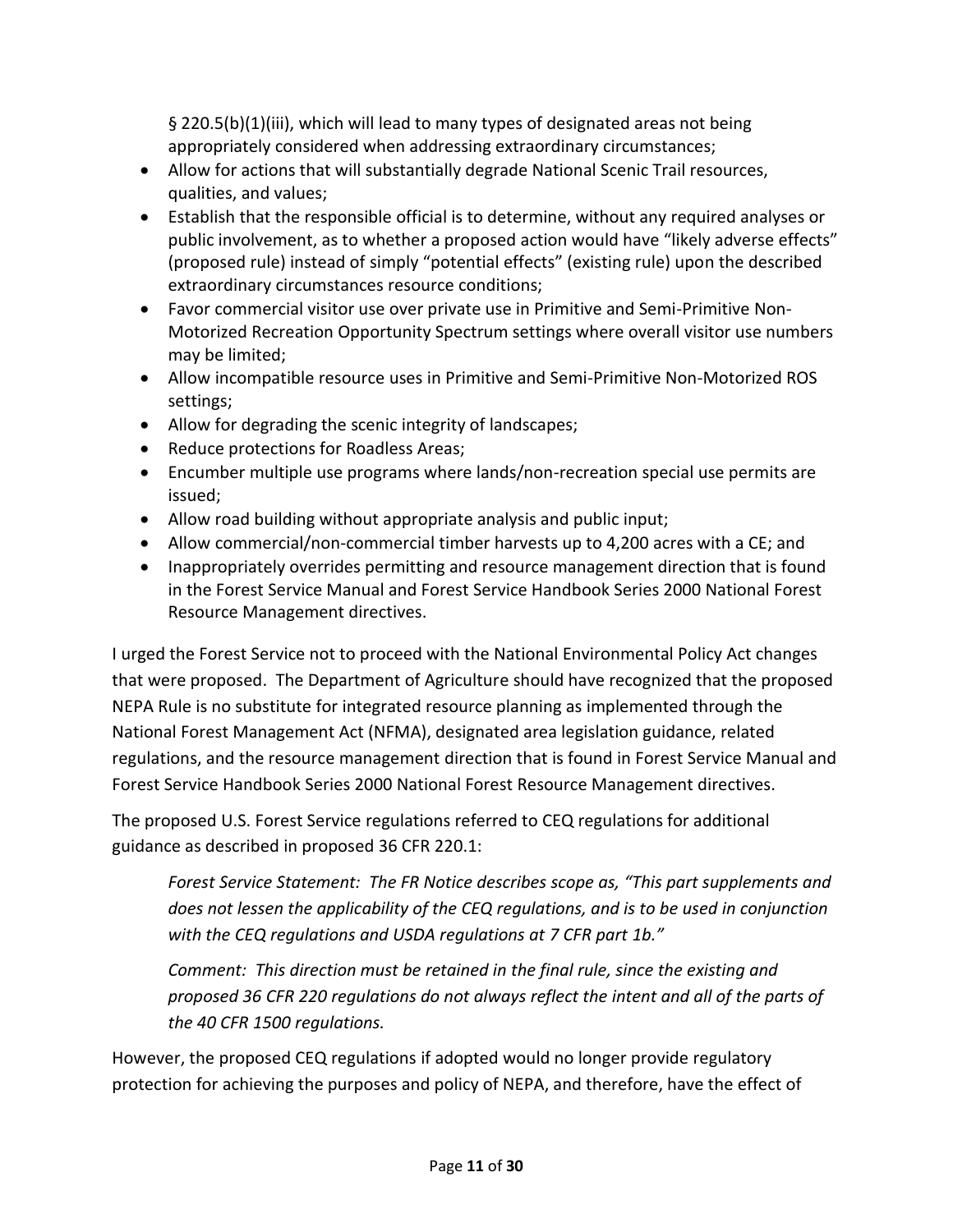weakening the proposed U.S. Forest Service proposed NEPA regulations. To address this concern, any new CEQ NEPA regulatory guidance must provide for the withdrawal of Federal agency specific NEPA regulations and direct that any new Federal agency NEPA regulations provide for public comments on agency specific NEPA regulations. Comments submitted on the proposed Forest Service NEPA regulations are incorporated into these comments by reference and are found in **Attachment C**.

#### **Comment on the effectiveness of CEQ previous guidance:**

I appreciate this recognition in the proposed regulations that CEQ has in the past effectively provided meaningful direction to facilitate the implementation of the National Environmental Policy Act. The CEQ direction has greatly benefitted my efforts as a decision maker and resource management specialist to implement natural resource programs for over three decades on National Forest System lands. CEQ has appropriately addressed the Council duties as recognized in 42 USC § 4344.

#### **Comment on NEPA document decision timelines and page limits:**

I disagree with the CEQ conclusion that the revisions to the CEQ regulations would *advance more timely reviews and reduce unnecessary paperwork....* New regulations are not warranted. Timelines are more of a function of political oversight, inadequate interdisciplinary skills, budgets, and unrealistic expectations than the existing CEQ regulations. In my experience, I have found that the existing CEQ regulations provide for the effective implementation of the National Environmental Policy Act. Page limits are not required by NEPA and are not an appropriate indicator for adequate analyses and disclosure and should be eliminated in any modified CEQ regulations.

# <span id="page-11-0"></span>**C. Proposed Revisions to NEPA and Agency Planning (Part 1501)**

# <span id="page-11-1"></span>1. NEPA THRESHOLD APPLICABILITY ANALYSIS (§ 1501.1)

#### **Comment on threshold analyses:**

I am opposed to including this part, especially the proposed guidance that states, "*where environmental review and public participation procedures under another statute are functionally equivalent to those required by NEPA*." For example, National Forest Management Act regulations 36 CFR 219 could incorrectly be deemed as being equivalent to NEPA processes; however, there are fundamental differences between NFMA and NEPA where existing CEQ regulation processes result in better decisions on National Forest System lands. Implementation of the Forest Service 36 CFR 219 and Bureau of Land Management 43 CFR 1600 regulations without NEPA processes would not result in achieving the purposes and policy of NEPA (42 USC  $\S$  4321 and  $\S$  4331). In addition, the Comprehensive Plans as required by the National Trails System Act and Wild and Scenic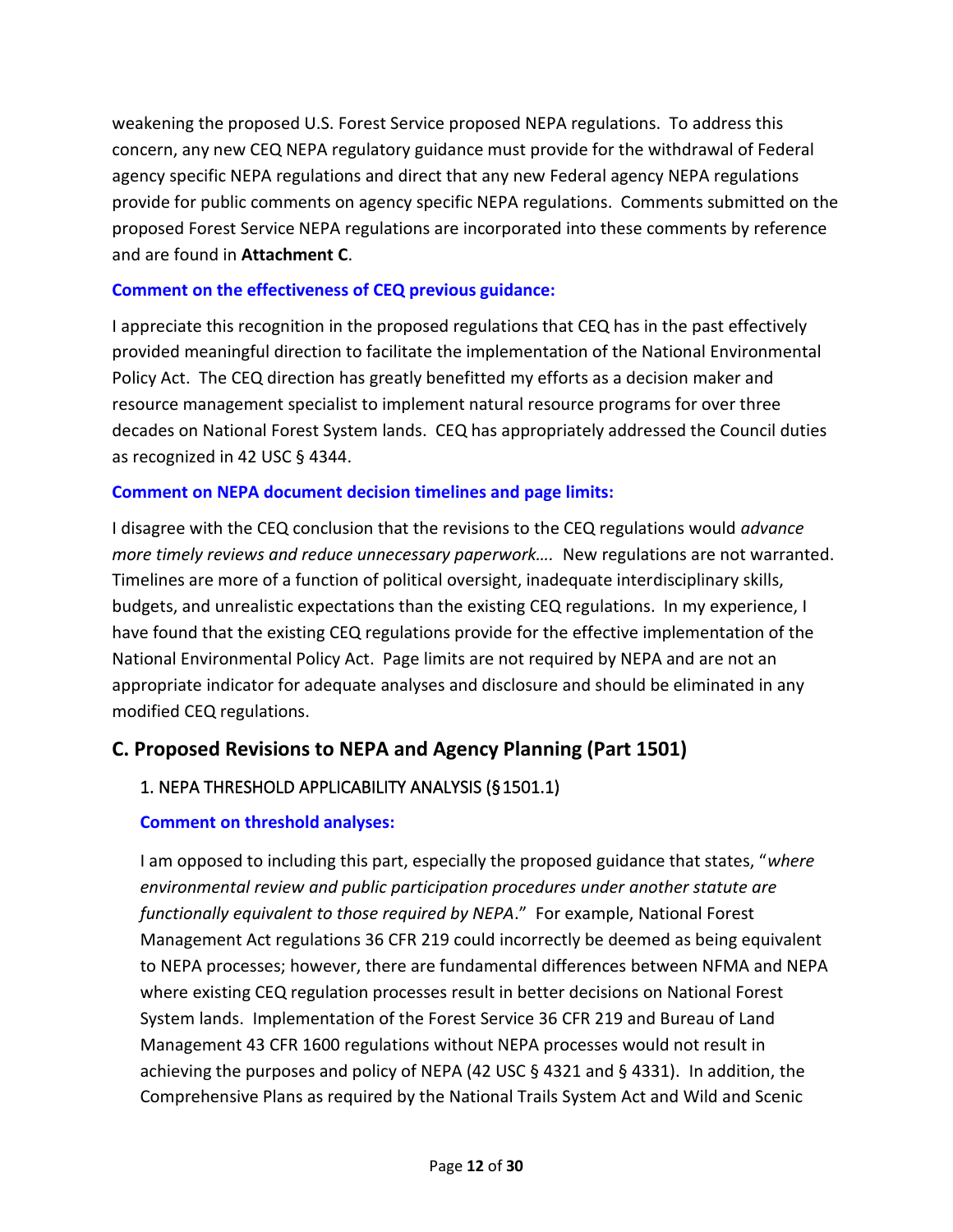Rivers Act is narrow and do not replace the purposes and policy of NEPA. NEPA is unique in that it requires a detailed statement by responsible officials that describes:

- i. the environmental impact of the proposed action,
- ii. any adverse environmental effects which cannot be avoided should the proposal be implemented,
- iii. alternatives to the proposed action,
- iv. the relationship between local short-term uses of man's environment and the maintenance and enhancement of long-term productivity, and
- v. any irreversible and irretrievable commitments of resources which would be involved in the proposed action should it be implemented. (42 USC 4332)

### <span id="page-12-0"></span>2. APPLY NEPA EARLY IN THE PROCESS (§ 1501.2)

#### **Comment on modifying degree of compliance terminology:**

The proposed changes do not support the purpose and policy of the National Environmental Policy Act. Instead, the changes appear to be only a strategy to litigation proof NEPA analyses and limit public involvement. The existing language of 40 CFR 1501.2 must be retained with exception that "insure" could be changed to "ensure." "Shall" could be changed to "must" in order to reflect current usage of the degree of compliance modifiers.

#### <span id="page-12-1"></span>3. DETERMINE THE APPROPRIATE LEVEL OF NEPA REVIEW (§ 1501.3)

#### **Comment on levels of NEPA review:**

The proposed modification would not provide for clarity due in part to new terms and considerations. For example, the proposal to change "context" to "potentially affected environment" is not comprehensible unless CEQ is proposing to allow for analyses with no ground truthing, which does not meet the purpose of NEPA. The existing § 1508.27 direction must be retained.

#### <span id="page-12-2"></span>4. CATEGORICAL EXCLUSIONS (CES) (§ 1501.4)

#### **Comment on Categorical Exclusions:**

CEQ should consider the following language for any CE direction: "*The mere presence of one or more of these resource conditions does not preclude use of a [CE]. It is the existence of a cause-effect relationship between a proposed action and the potential effect on these resource conditions, and if such a relationship exists, the degree of the potential effect of a proposed action on these resource conditions that determines whether extraordinary circumstances exist. If the responsible official determines, based on scoping, that it is uncertain whether the proposed action may have a significant effect on the environment, prepare an EA. If the responsible official determines, based on scoping, that the proposed action may have a significant environmental effect, prepare an EIS.*"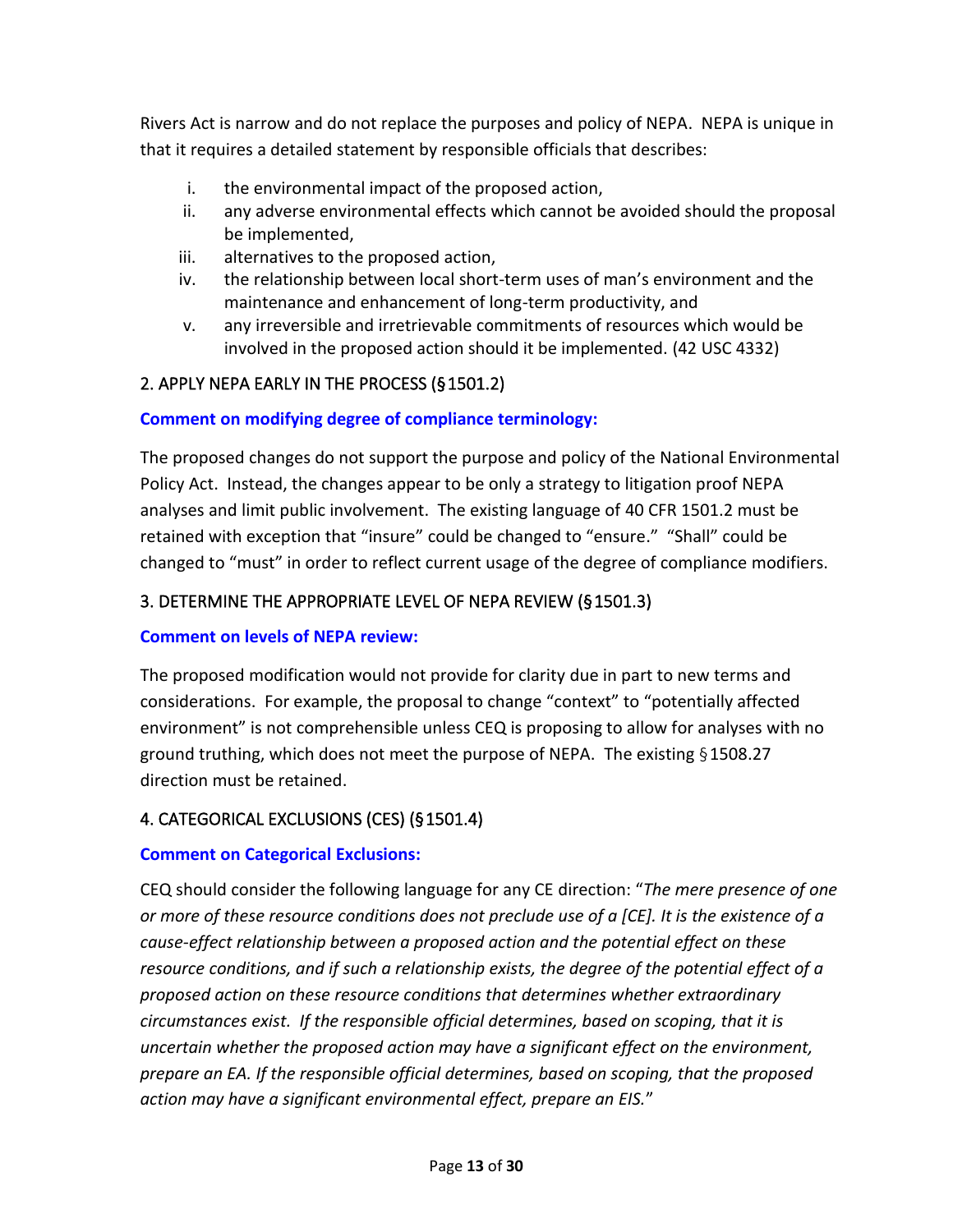Non-mandatory mitigation measures cannot be used in the determination of effects on extraordinary circumstances.

Proposed actions that may have an effect on extraordinary circumstances must follow public involvement processes that would be appropriate for Environmental Assessments or Environmental Impact Statements to help ensure that potential direct and indirect effects are considered in the determination as to whether or not a CE is appropriate.

### <span id="page-13-0"></span>5. ENVIRONMENTAL ASSESSMENTS (EAS) (§ 1501.5)

#### **Comment on Environmental Assessments and incorporation of compliance by reference:**

Any final CEQ revised regulation must provide direction which states that when the action is to take place on Federal lands that Proposed Actions and the Purpose and Need must clearly describe the consistency with the purposes for which the Federal land area is established. For example, projects within a National Scenic Trail selected rights-of-way must be consistent with the nature and purposes for which the National Scenic Trail was established.

The notice describes that, "*This may include incorporation by reference to the records related to compliance with other environmental laws such as the National Historic Preservation Act, Clean Water Act, Endangered Species Act, or Clean Air Act*…." In this case and in general, CEQ should avoid using the helping verb "may," since it suggests that permissions must be granted throughout before an agency can undertake a process or procedure. In this case, I recommend that CEQ describe that, "An agency should *incorporate by reference to only public available records that demonstrate compliance with environmental laws such as the National Historic Preservation Act, Clean Water Act, Endangered Species Act, Clean Air Act, Wilderness Act, Wild and Scenic River Act, and National Trails System Act.*"

Page and time limits are arbitrary, since such limits are not efficiency and disclosure indicators, and should be removed from any future CEQ regulation. The proposed Environmental Assessment direction is overly restrictive and confusing and should be discarded. Instead, the 40 CFR 1501.3 direction should be retained, since it is well established and understood.

Any revised CEQ regulations must clearly state that Environmental Assessments must take a hard look at the effects of the proposed action and alternatives on the environment even if this means that any prescribed timelines and page limits are exceeded.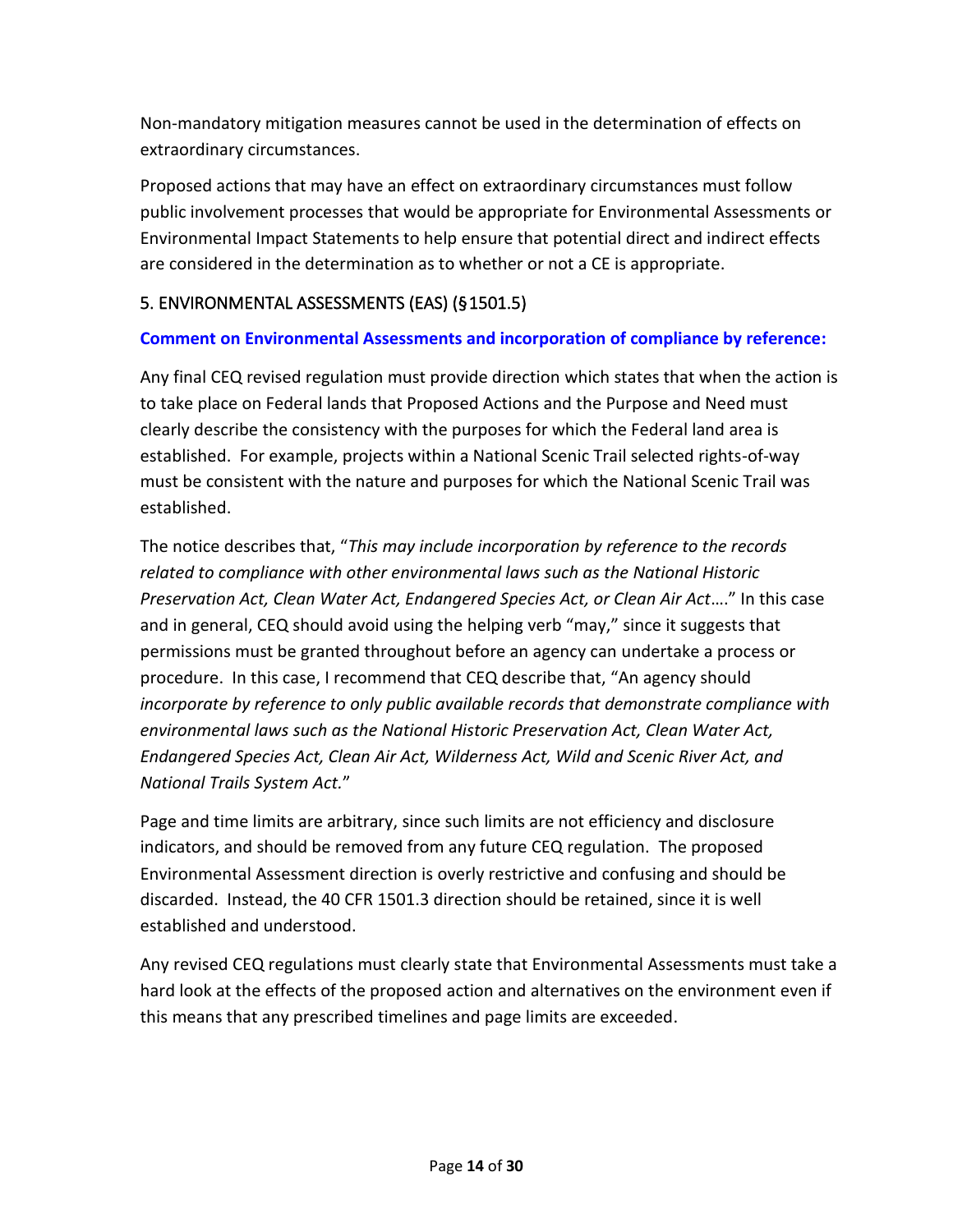# <span id="page-14-0"></span>6. FINDINGS OF NO SIGNIFICANT IMPACT (FONSIS) (§ 1501.6)

#### **Comment on Finding of No Significant Impact:**

In general, the proposed CEQ direction regarding mitigation is overstated, since mitigation has been determined to be none binding. Instead, any proposed action that would reduce impacts should integrate actions into the proposal (proposed action). Such integrated proposed elements would therefore be binding as with any other part of the proposed action and alternatives.

# <span id="page-14-1"></span>7. LEAD AND COOPERATING AGENCIES (§§ 1501.7 AND 1501.8)

#### **Comment on Lead and Cooperating Agencies:**

The OFD policy is an unfunded mandate for cooperating agencies. The OFD policy should not be a major factor in mandating or even influencing the coordination requirements of any final CEQ regulations.

### <span id="page-14-2"></span>8. SCOPING (§ 1501.9)

#### **Comment on Scoping:**

The proposed change to 40 CFR 1501.7 is unnecessary, since the current NOI process is effective. The NOI must not be published until a proposed action is developed to the extent that would allow for the meaningful and specific public comments.

The OFD policy must not be a primary consideration for any scoping process change. The OFD policy is unsustainable due to in part the various missions and priorities of agencies and limited resources including staffing and budgets. Coordination amongst agencies should instead be addressed through MOU cooperating agency agreements.

I am opposed to modifying the 40 CFR 1508.25—Scope direction. The existing definition is well understood and effective in providing direction for addressing the scope of analyses.

CEQ should consider adding direction that a DEIS must be publish for review and comment within two years of a scoping notice or the proposal must be rescoped.

#### <span id="page-14-3"></span>9. TIME LIMITS (§ 1501.10)

#### **Comment on Time Limits:**

The discussions in this part demonstrate that the proposed regulations are not designed to promote purposes of NEPA, but instead to arbitrarily facilitate developments at the expense of understanding effects on the environment. The current CEQ regulations are effective and efficient when allowed to be implemented as intended. Establishing time limits through revised CEQ regulations is inappropriate without also establishing exceptions due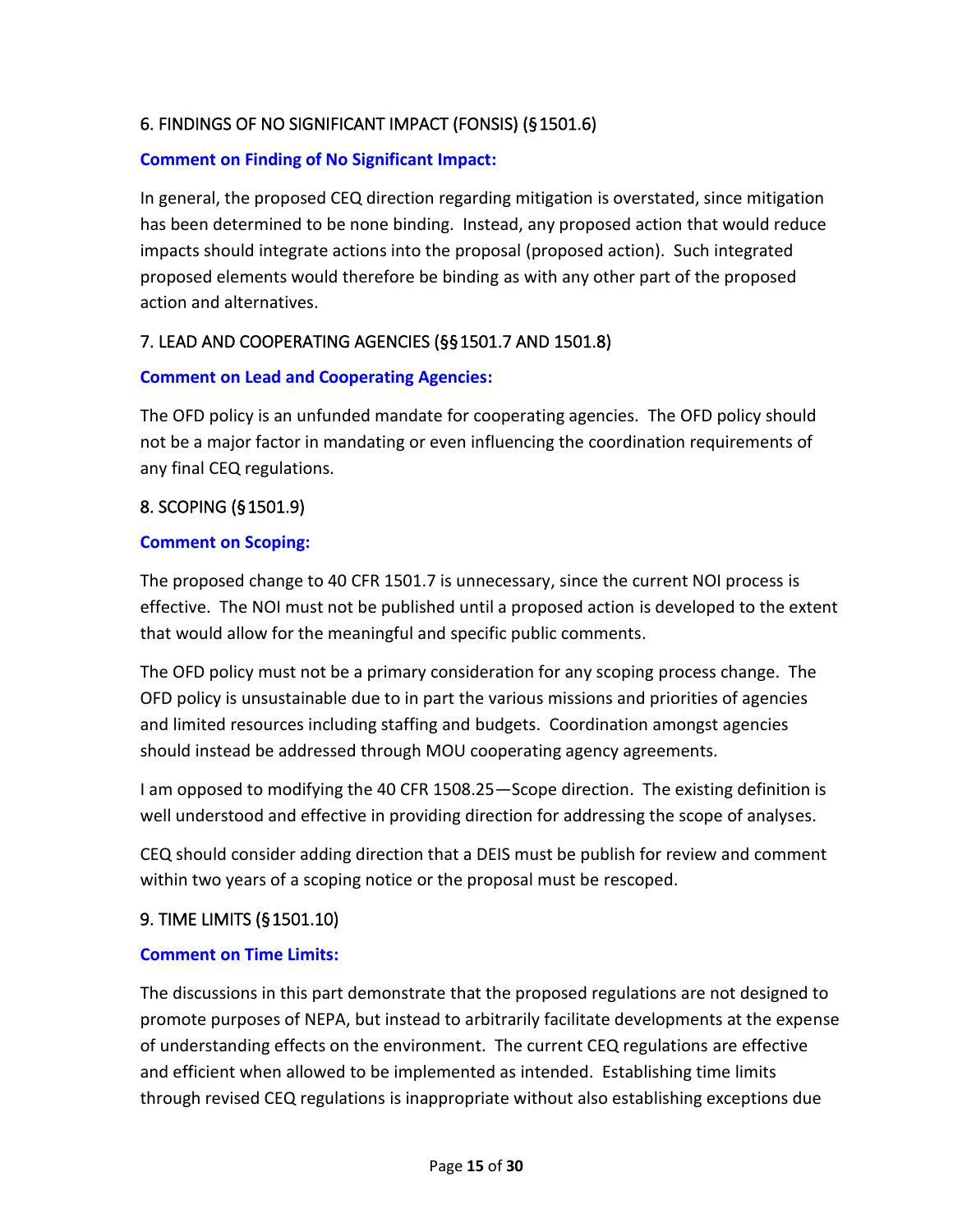to political oversight, emergencies priorities, and limited resources including staffing and budgets. On the other hand, regulations could address that if a decision is delayed for more than two years from scoping that it must be re-scoped or issued in draft soliciting comments on changed conditions and information.

### <span id="page-15-0"></span>10. TIERING AND INCORPORATION BY REFERENCE (§§ 1501.11 AND 1501.12)

#### **Comment on Tiering and Terminology:**

Title 40 Part 1508—Terminology and Index—should be retained and include the current definitions. The existing regulations that would be affected by this section are well understood and effective and should not be modified. The proposed changes are unnecessary and would create uncertainty and chaos for the foreseeable future.

### <span id="page-15-1"></span>**D. Proposed Revisions to Environmental Impact Statements (EISs) (Part 1502)**

#### **Comment on page limits and timelines:**

Establishing a maximum page length and timeline to complete an EIS would be arbitrary. Page length is not equated to substance and timelines are often outside of the control of the assigned responsible official. If adopted, any new regulations must include provisions for exceptions due to emergencies and Department oversight and controls.

#### <span id="page-15-2"></span>1. PAGE LIMITS (§ 1502.7)

#### **Comment on Page Limits:**

CEQ regulations cannot control agency staffing and budgets. Page limit guidance should not be included in any revised regulations.

### <span id="page-15-3"></span>2. DRAFT, FINAL AND SUPPLEMENTAL STATEMENTS (§ 1502.9)

#### **Comment on Draft and Supplemental Statements:**

A BLM Determination of NEPA Adequacy is not a NEPA document but rather is an administrative convenience which "confirms that an action is adequately analyzed in existing site-specific NEPA document(s) and is in conformance with the land use plan." BLM, National Environmental Policy Act Handbook H-1790-1. A DNA does not itself provide NEPA analysis.

Similar to the BLM requirement to perform additional NEPA analyses if a plan is amended or revised, Forest Plan amendments are also subject to additional NEPA analyses and documentation. Site-specific NEPA analysis and disclosure should continue to be subject to the identification of changed conditions and new information.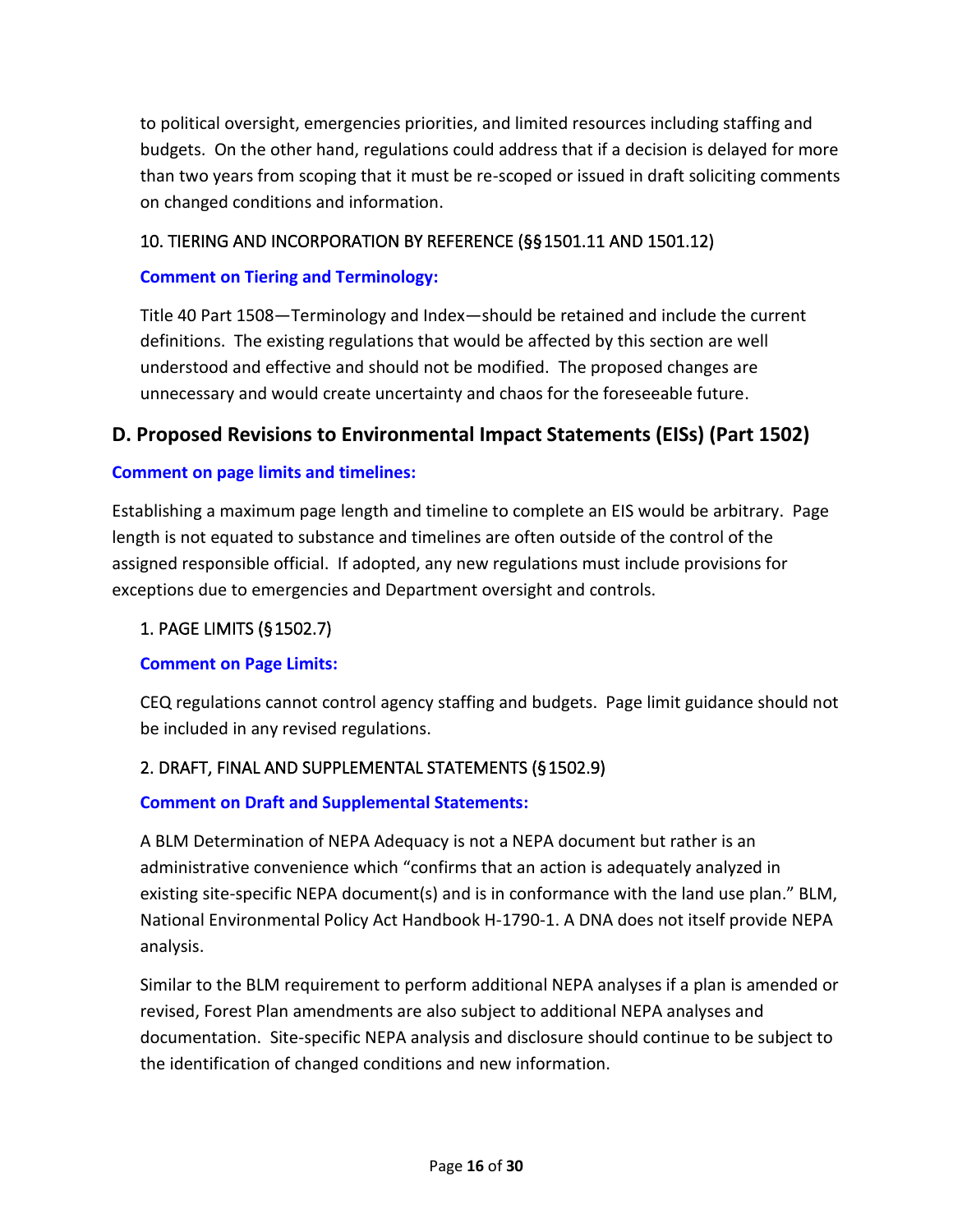The public should be notified of supplemental information reports, determinations of NEPA adequacy, and other such analyses. The public should also be given an opportunity to object to such determinations. Actions associated with such determinations should be prohibited to occur for at least 30 days after a decision and the public is notified.

### <span id="page-16-0"></span>3. EIS FORMAT (§§ 1502.10 AND 1502.11)

#### **Comment on Format:**

Cost estimates should exclude those costs associated with Department oversight and any resulting required modifications to local officials proposed action and alternatives. Interagency review costs should also be itemized for each agency that is involved in a review process.

# <span id="page-16-1"></span>4. PURPOSE AND NEED (§ 1502.13)

#### **Comment on Purpose and Need:**

On National Forest System lands and other Federal lands, the purpose and need must recognize the purposes for which an area was established, especially where congressional designations are affected. An example of overlooking a congressionally designated area is found in a recent U.S. Forest Service DEIS for the Thunder Basin National Grasslands described that, "*The purpose of this proposed plan amendment is to:*

- *provide a wider array of management options to respond to changing conditions;*
- *minimize prairie dog encroachment onto non-Federal lands;*
- *reduce resource conflicts related to prairie dog occupancy and livestock grazing;*
- *ensure continued conservation of at-risk species; and*
- *support ecological conditions that do not preclude reintroduction of the black-footed ferret.*"

In comments provided on the DEIS, on pages 8 and 9, I described in part that, "*The statements of purpose and need for the Amendment must be revised to clarify the intent and to provide for the purposes for which the Thunder Basin National Grasslands were established. The purpose and need statements must clearly recognize the ecological purposes of the grasslands and requirements of the ESA, which should be addressed by adding the following statements that reflect the purposes identified in the Bankhead-Jones Farm Tenant Act: Preserving natural resources and protecting fish and wildlife populations and habitat… The Bankhead-Jones Farm Tenant Act of 1937, as amended (7 U.S.C. § 1010) must be a fundamental legal basis for describing the purpose and need of the proposed action and the alternatives to be analyzed. The legislation describes that, "The Secretary is authorized and directed to develop a program of land conservation and land utilization, in order thereby to correct maladjustments in land use, and thus assist in controlling soil erosion, reforestation, preserving natural resources, protecting fish and wildlife, developing*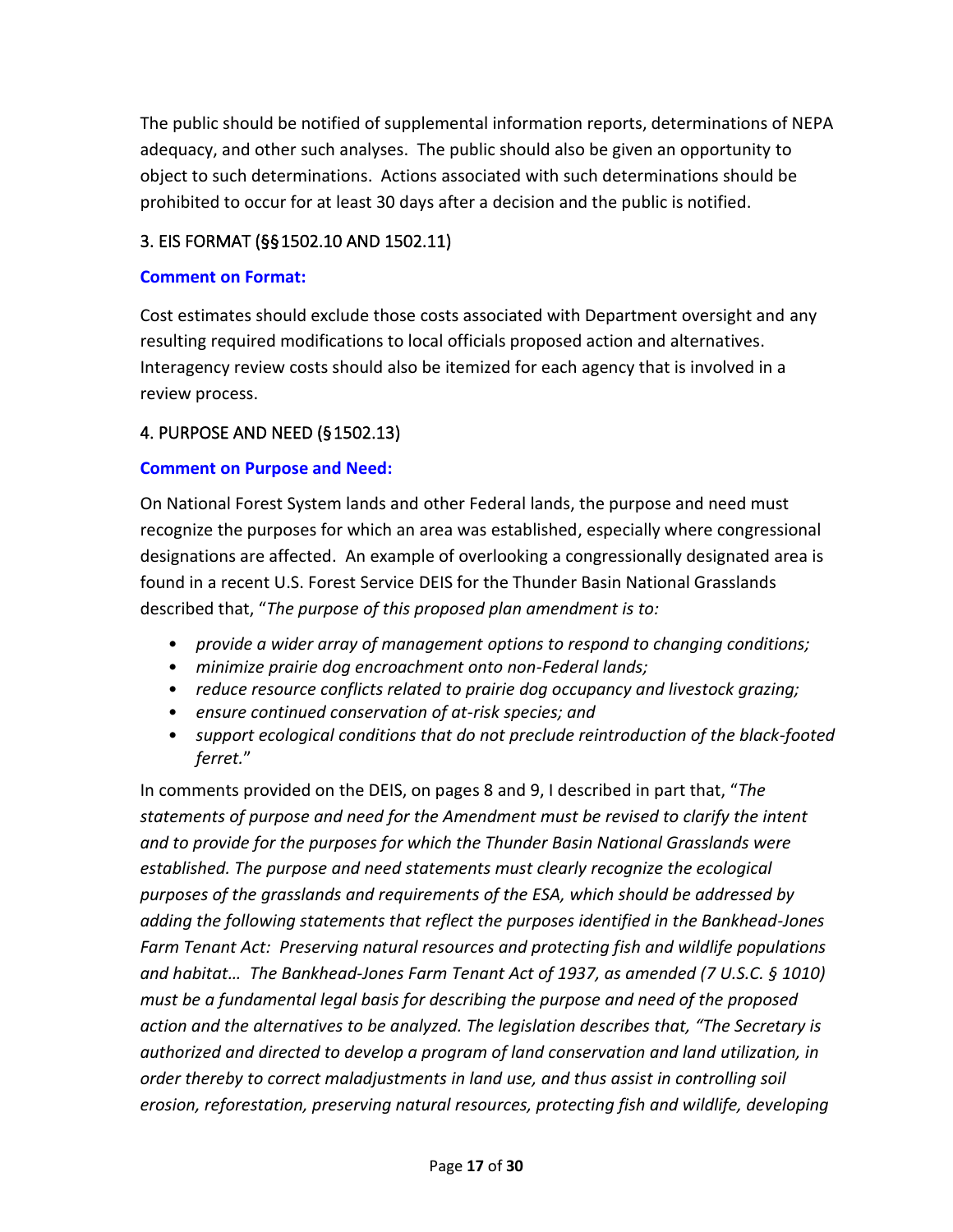*and protecting recreational facilities, mitigating floods, preventing impairment of dams and reservoirs, developing energy resources, conserving surface and surface moisture, protecting the watersheds of navigable streams, and protecting the public lands, health, safety, and welfare, but not to build industrial parks or establish private industrial or commercial enterprises."* (**Attachment D**).

The "need for action" (or change) must be based upon a comparison of the baseline conditions and desired conditions. This comparison establishes both the "scope" of and the "need" for action. The "scope" of and the "need" for the proposed actions establish the basis for determining the reasonable range of alternatives. The purpose and need description should represent the "problem to be solved." Defining the scope appropriately (and refining as necessary through the early steps of the National Environmental Policy Act process) improves the overall efficacy of the National Environmental Policy Act document. How broadly or narrowly the scope is described affects the range of reasonable alternatives that can meet the need, which in turn affects how well the range of alternatives and the selected alternative respond to this need. There should be an early and open process for determining the scope of issues to be addressed and for identifying the significant issues related to a proposed action and the purposes for which an area is established where a project is located on Federal lands.

Identifying conditions that are within federal control and those that require action by entities not within the decision-making agency's control is helpful in the early stages of NEPA analyses. A federal agency should not necessarily eliminate options or alternatives outside of its jurisdiction from consideration in the National Environmental Policy Act process if the options present reasonable alternatives to meet the need. However, an agency may only take actions that are within the agency's legal authority. Regulations that clarifying who is responsible for achieving desired conditions will help to establish early in the process the key authorities or participation by others needed to achieve the overall desired conditions. On National Forest System lands and other Federal lands, the purpose and need must be consistent with the purposes for which an area is established.

# <span id="page-17-0"></span>5. ALTERNATIVES (§ 1502.14)

#### **Comment on Alternatives:**

NEPA requires federal agencies to include alternatives to the proposed action within an EIS (42 U.S.C. 4332(2)(C)). The alternatives analysis is the heart of a NEPA document, and any NEPA implementing regulations direct agencies to rigorously explore and objectively evaluate all reasonable alternatives, including appropriate mitigation measures to reduce the potential impacts of the action on the environment.

The identification and evaluation of alternative ways of meeting the purpose and need of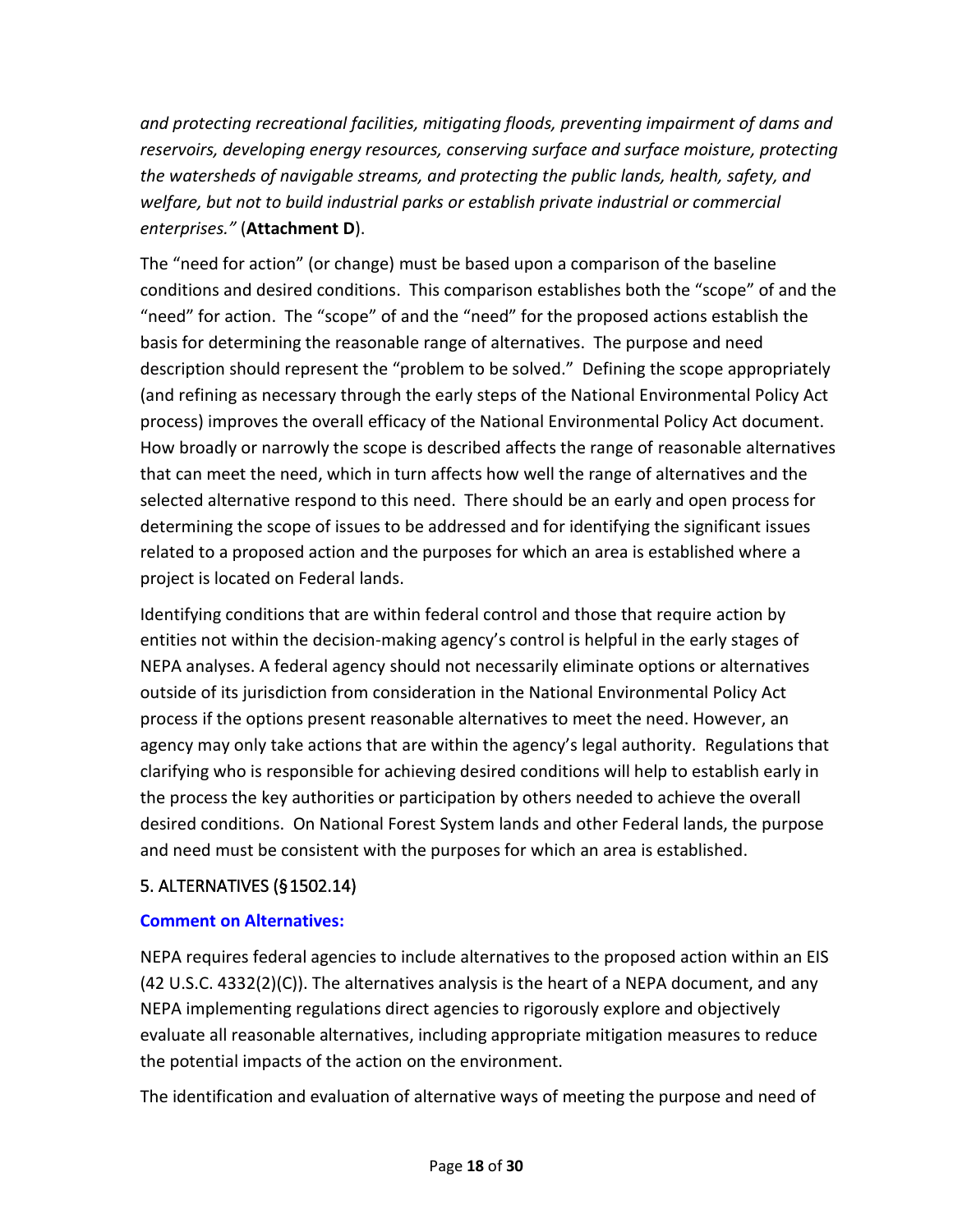the proposed action must continue to be critical to the National Environmental Policy Act analysis. Regulations must describe that the lead agency or agencies must objectively evaluate all reasonable alternatives, and for alternatives which were eliminated from detailed study, briefly discuss the reasons for being eliminated. Reasonable alternatives are those that substantially meet the purpose and need. If the agency is considering an application for a permit or other federal approval, the agency should still consider all reasonable alternatives. Reasonable alternatives should include those that are practical or feasible from the technical and economic standpoint and using common sense, rather than simply desirable from the standpoint of the applicant. Regulations should require that agencies be obligated to evaluate all reasonable alternatives or a range of reasonable alternatives in enough detail so that a reader can compare and contrast the environmental effects of the various alternatives.

Aspects of an action that are inter-related (e.g., the kinds and amounts of use and the facilities that support that use) should be considered during this process and required by any new regulation. If the purpose and need for action suggest a change from the existing condition, or if there are unresolved conflicts regarding alternative uses of resources, then any new regulation should require a "hard look" at the effects of a reasonable alternatives.

### <span id="page-18-0"></span>6. AFFECTED ENVIRONMENT & ENVIRONMENTAL CONSEQUENCES (1502.15 & 1502.16)

#### **Comment on Affected Environment and Environmental Consequences:**

The Affected Environment must continue to be separate from discussions of environmental consequences for readability and to promote a clear understanding of the environment that would be affected by a proposed action.

The affected environment should be describe as consisting of the environment of the area(s) to be affected. Put another way, the affected environment should describe that the existing condition of the resources that could be impacted by implementing any of the alternatives. When applicable, the affected environment should discuss resource condition trends and identify contributing factors. Such information can provide a basis for considering how a changing, dynamic environment could affect conclusions that are reached regarding the environmental consequences of implementing any of the alternatives under consideration.

The affected environment must serve as the baseline for predicting changes to the human environment that could occur if any of the alternatives under consideration, including the no-action alternative, are implemented. The affected environment is separate and distinct from the no-action alternative, which describes current management rather than the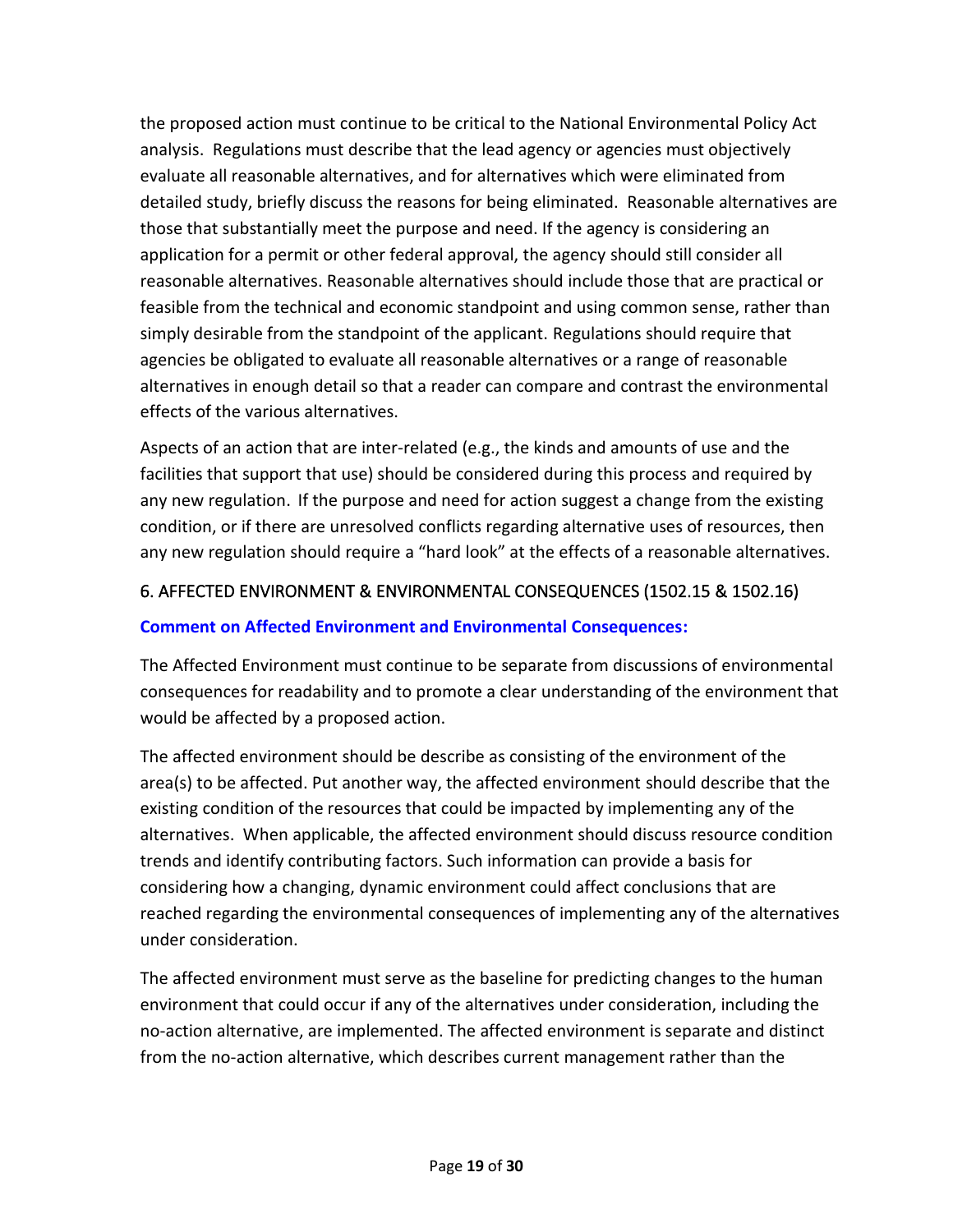current state of affected resources, and discloses how the current condition of affected resources would change, if current management were to continue.

Any new regulation should direct that NEPA reviews take a "hard look" at impacts that alternatives under consideration would have on the human environment if implemented. This means that there must be evidence that the agency considered all foreseeable direct, indirect, and cumulative impacts, used sound science and best available information, and made a logical, rational connection between the facts presented and the conclusions drawn. Analyzing impacts means considering how the condition of a resource would change, either negatively or positively, as a result of implementing each of the alternatives under consideration. A written impact analysis that focuses on significant issues should be included in the environmental consequences section of a NEPA document. A written impact analysis should: (1) describe the impacts that each of the alternatives under consideration would have on affected resources; (2) use quantitative data to the extent practicable; (3) discuss the importance of impacts through consideration of their context and intensity; and (4) provide a clear, rational link between the facts presented and the conclusions drawn.

The description of direct impacts must be retained in any new regulations. Direct impacts should be described as the impacts which are caused by the action and occur at the same time and place. Indirect impacts are impacts which are caused by the action and are later in time or farther removed in distance, but are still reasonably foreseeable. In addition to direct and indirect impacts, agencies must be required to analyze the cumulative impacts of each alternative. A cumulative impact is an impact on the environment which results from the incremental impact of the action when added to other past, present, and reasonably foreseeable future actions regardless of what agency (federal or non-federal) or person undertakes such other actions). A cumulative impact analysis must consider the overall effects of the direct and indirect impacts of the proposed action, when added to the impacts of past, present, and reasonably foreseeable actions on a given resource.

The description of cumulative impacts must be retained in any new regulations. To assess cumulative impacts, regulations should describe that an assessment will need to identify past, present, and reasonably foreseeable future actions that affect the same resources as the proposed action or alternatives. Past, present, and reasonably foreseeable future actions are not limited to agency actions, but could be actions taken or proposed by any federal, state, or local government or a private entity, and are actions that are not included in the proposal or alternatives under consideration. To be considered under the cumulative analysis section of the EA or EIS, past actions should have ongoing impacts that are presently occurring. Reasonably foreseeable future actions include those federal and nonfederal activities not yet undertaken, but sufficiently likely to occur, that a decision maker should take such activities into consideration in reaching a decision. This includes, but is not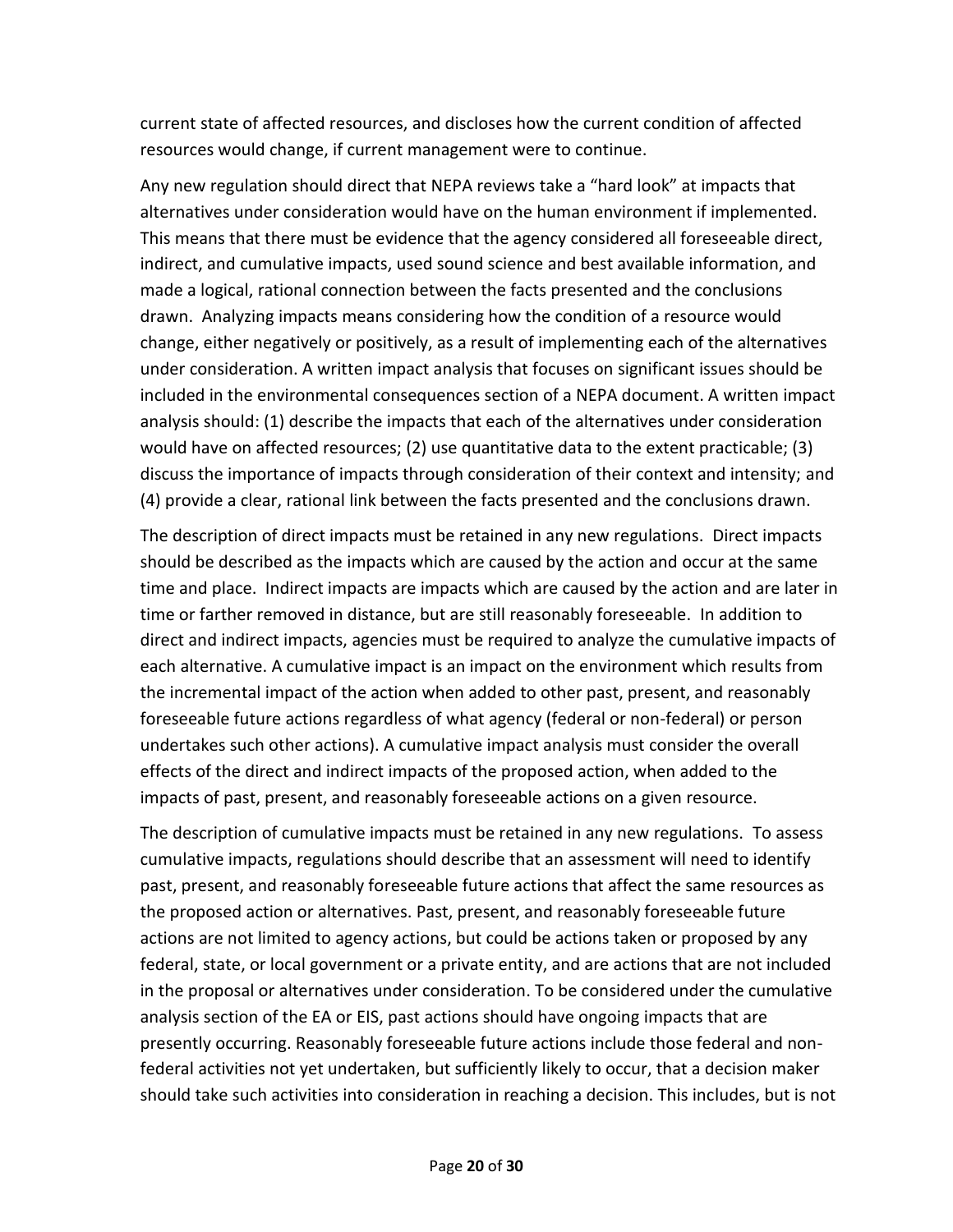limited to, activities for which there are existing decisions, funding, or proposals. Reasonably foreseeable future actions do not include those actions that are highly speculative or indefinite. It is important to note that past, present, and reasonably foreseeable future actions are limited to human actions, meaning they are attributable to specific individuals or entities. Naturally occurring incidents, such as insects and disease infestations, are not actions per se and therefore the effects of these types of incidents should be considered as part of the affected environment rather than as part of a cumulative impact analysis.

The need to address cumulative effects to fulfil the disclosure purpose of NEPA is demonstrated in recent a DEIS for amending the plan direction for the Thunder Basin National Grasslands. The DEIS narrowly addressed the effects of the proposed action while ignoring effects of other actions that occur on the same landscape. In comments I noted on page 23 that, "*The DEIS fails to describe the Past, Present, and Reasonably Foreseeable Activities and Stressors Relevant to Cumulative Effects Analysis for wildlife resources. A supplemental DEIS must disclose the cumulative effects of oil, gas, and coal development; commercial livestock grazing; recreational shooting; and boundary management zone actions on wildlife populations and habitats*" (**Attachment D**). A reasoned decision cannot be made without knowing the effects of all actions and activities that are occurring locally and at larger analysis scales.

#### <span id="page-20-0"></span>7. SUBMITTED ALTERNATIVES, INFORMATION, & ANALYSES (1502.17 & 1502.18)

#### **Comment on Alternatives, Information, and Analyses:**

If this section is to be adopted, it should describe that scoping is to include a fully developed proposed action and an effects analysis for the proposed action that is similar to that which would be found in an EA or EIS. This would allow for enough detail where substantive comments could be submitted in response to a scoping notice. At least 90 days should be allowed for public comments.

#### <span id="page-20-1"></span>8. OTHER PROPOSED CHANGES TO PART 1502

#### **Comment on Exorbitant:**

CEQ regulations must retain the use of the term exorbitant, since it is reflective of the direction in NEPA. Overall costs must not include costs associated with reviews, oversight, direction, and redrafting that is generated by officials at a higher organizational level than that of the responsible official.

**Comment on Methodology and Scientific Accuracy:** CEQ should retain the current language of 40 CFR 1502.24 Methodology and scientific accuracy, which states that: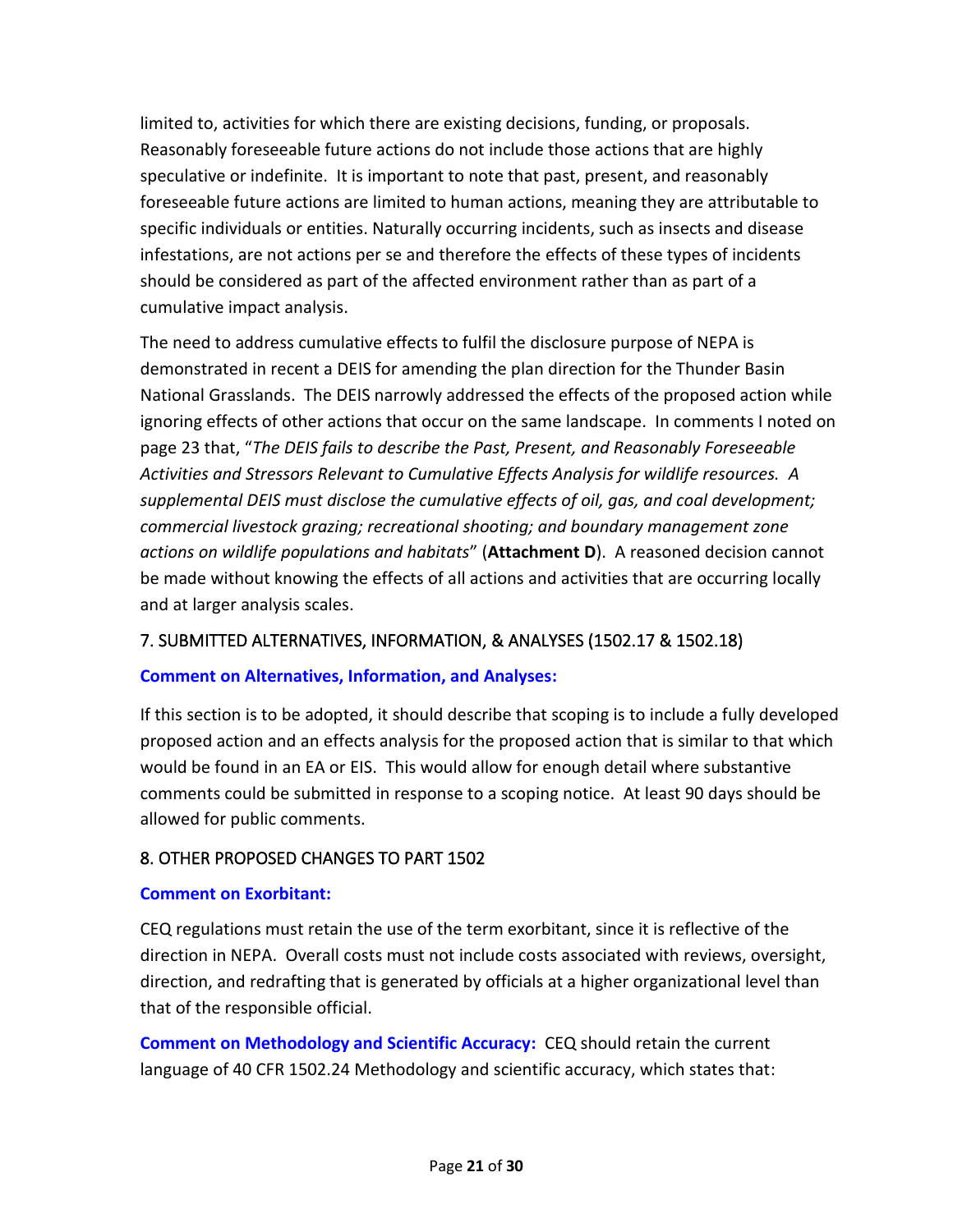"*Agencies shall insure [*or restated as 'must ensure'*] the professional integrity, including scientific integrity, of the discussions and analyses in environmental impact statements. They shall identify any methodologies used and shall make explicit reference by footnote to the scientific and other sources relied upon for conclusions in the statement. An agency may place discussion of methodology in an appendix*."

Any supplemental information should describe that if reliable existing information is available regarding the affected environment and environmental consequences it should be used. In addition, interdisciplinary teams that are formed may identify new information that is needed to inform the decision. The discussion regarding remote sensing and statistical modeling is narrow and inappropriate for regulations and should be deleted.

CEQ should recognize the need for robust scientific and technical analyses. CEQ should establish guidance that is reflective of issues that are described by Feldman and Nichols of Holland and Hart in 2017:

"*Litigation arguments regarding or even conclusory judicial statements about "deference" to an agency's NEPA decision making on scientific or technical issues oversimplify the complex balancing and inquiries which courts are directed to undertake in reviewing both the process and substantive issues inherent in evaluating agency use of scientific and technical information under NEPA. A reviewing court at best must struggle to comprehend the agencies' assessments and conclusions regarding environmental effects and to judge their compliance with NEPA in light of the rule of reason, hard look, and arbitrary or capricious formulations of the standard of review.*

*Where agency NEPA documents are unartfully drawn, incomplete, or otherwise lacking in clarity and comprehensibility, a reviewing court may have little choice but to delve more deeply into the substantive subject matter underlying agency conclusions in an attempt to discern whether, or to what degree, the agency has failed to meet those standards. At the least, less clearly drafted and supported NEPA documents will offer an invitation to conscientious judges to venture into the realm of agency expertise in an effort diligently to review agency action and ensure the agency's implementation of NEPA's twin goals of informed decision making and informed public disclosure.*

*As the law of NEPA continues to evolve, and agency reliance upon more complex and technical scientific methodologies and information in natural resource management and decision making continues to grow, federal agencies, NEPA practitioners, and*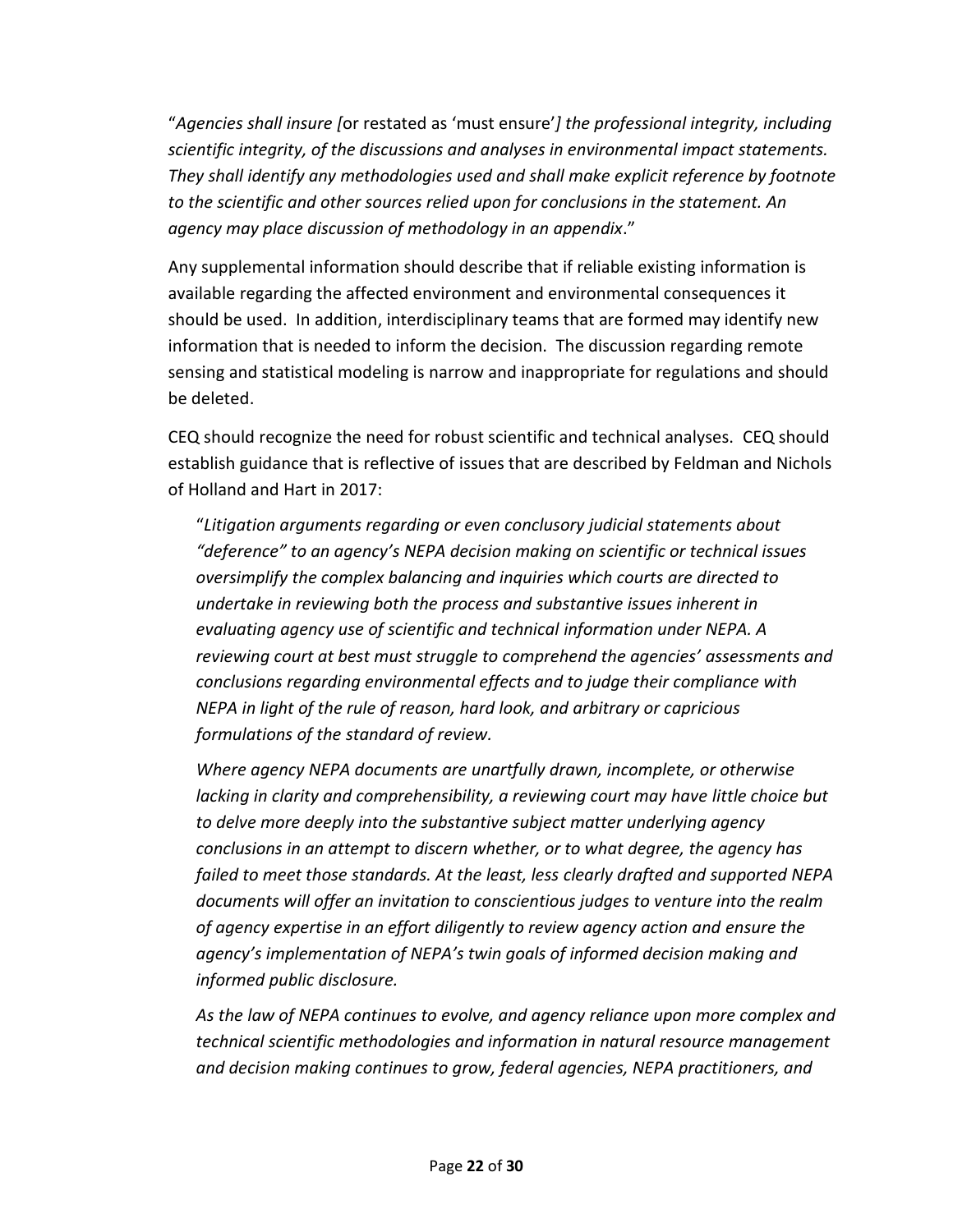*stakeholders must recognize and adapt to the shifting standards for scientific information and analysis under NEPA.*

*In particular, those charged with the development and use of NEPA documents need to ensure that the use of scientific information and analyses in NEPA documentation is clear, transparent, and understandable to both the lay public and the lay judiciary. Accomplishing this requires careful attention to:*

- *(1) using the most up-to-date information available;*
- *(2) identifying limitations in models, methodologies, and information and disclosing them in the National Environmental Policy Act document;*
- *(3) where multiple and conflicting data sets, models, or other methodologies for impact assessment exists, comparing and contrasting their strengths and weaknesses, and explaining in the National Environmental Policy Act document the basis for selecting one data set or methodology over another, or for considering multiple methods and data sets in the analysis;*
- *(4) documenting the source and basis for key assumptions, standards, and data used in the National Environmental Policy Act document;*
- *(5) erring on the side of transparency and, in the language of one early NEPA case, ensuring that stubborn problems are not "otherwise swept . . . under the rug";*
- *(6) considering and addressing responsible opposing scientific views; and*
- *(7) where data gaps exist, either filling the gaps or explaining why doing so would be too costly or infeasible.*

*These and related efforts will produce improved environmental analyses and NEPA documents, and ultimately better agency decisions, thus meeting the underlying goals of the National Environmental Policy Act process. Greater awareness of the types of impact assessment and scientific issues being encountered by the agencies and reviewed by the courts can guide NEPA practitioners, agencies, and stakeholders in meeting NEPA's requirements for high-quality information and accurate scientific analysis*."

It is essential that CEQ's scientific and technical guidance provide for the highest quality and credibility if CEQ is to carry out its responsibilities to protect human health and the environment. Honesty and integrity in its activities and decision-making processes are vital if the American public is to have trust and confidence in CEQ's direction. CEQ should develop guidance that is similar to that found in H.R. 1709 - Scientific Integrity Act of the 116<sup>th</sup> Congress.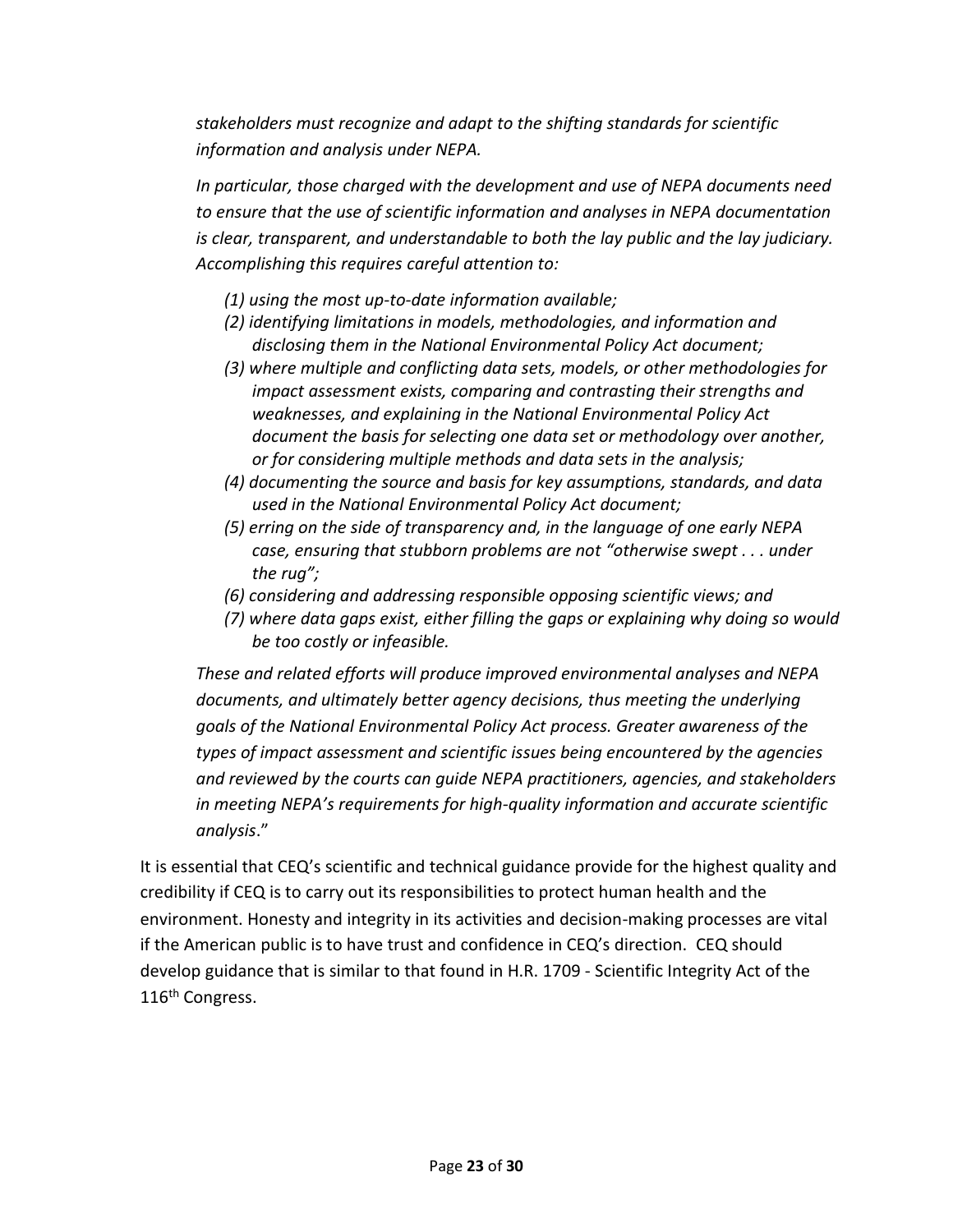# <span id="page-23-0"></span>**E. Proposed Revisions to Commenting on Environmental Impact Statements (Part 1503)**

#### **Comment on Technology:**

Responses to comments is a critical part of addressing public concerns and opportunities. Any modified CEQ regulations should retain in full the language found in existing 40 CFR 1503.4— Commenting.

# <span id="page-23-1"></span>**H. Proposed Revisions to Other Requirements of NEPA (Part 1506)**

#### **Comment on other Agencies Categorical Exclusions:**

Federal agencies have different missions and situations where established CE categories may not be applicable to another agency. The proposal to adopt other agency's CE categories is inappropriate and should be eliminated from any revised CEQ regulations.

Agencies should be required to notify any public that has requested to be on mailing lists for proposed actions categories, including those actions that may be considered for a CE. For example, the U.S. Forest Service Schedule of Proposed Actions listing often exclude projects that are of public interest where specific notification should be warranted.

## <span id="page-23-2"></span>**I. Proposed Revisions to Agency Compliance (Part 1507)**

#### **Comment on Determination of NEPA Compliance and other Agencies Categorical Exclusions:**

I am opposed to proposed § 1507.3(b)(6), where agencies may document any agency determination that compliance with the environmental review requirements of other statutes or Executive Orders serves as the functional equivalent of NEPA compliance, including under statutes that may be "functionally equivalent," including the Clean Air Act, the Ocean Dumping Act, the Federal Insecticide, Fungicide, and Rodenticide Act, the Resource Conservation and Recovery Act, and the Comprehensive Environmental Response, Compensation, and Liability Act. Unless clearly exempted by legislation, the requirements of NEPA and supporting CEQ regulations must continue to be required for examining environmental issues.

Furthermore, I am opposed to CEQ proposed direction to add a new paragraph (c), which would provide that agencies may identify actions that are not subject to NEPA in their agency NEPA procedures; instead, scoping should be required of all actions that may affect the quality of the human environment. These changes should not inform the new § 1501.1, "NEPA threshold applicability analysis," section, which I am also opposed.

Federal agencies have different missions and situations where established CE categories may not be applicable to another agency. The proposal to adopt other agency's CE categories is inappropriate and should be eliminated from any revised CEQ regulations. Agencies should be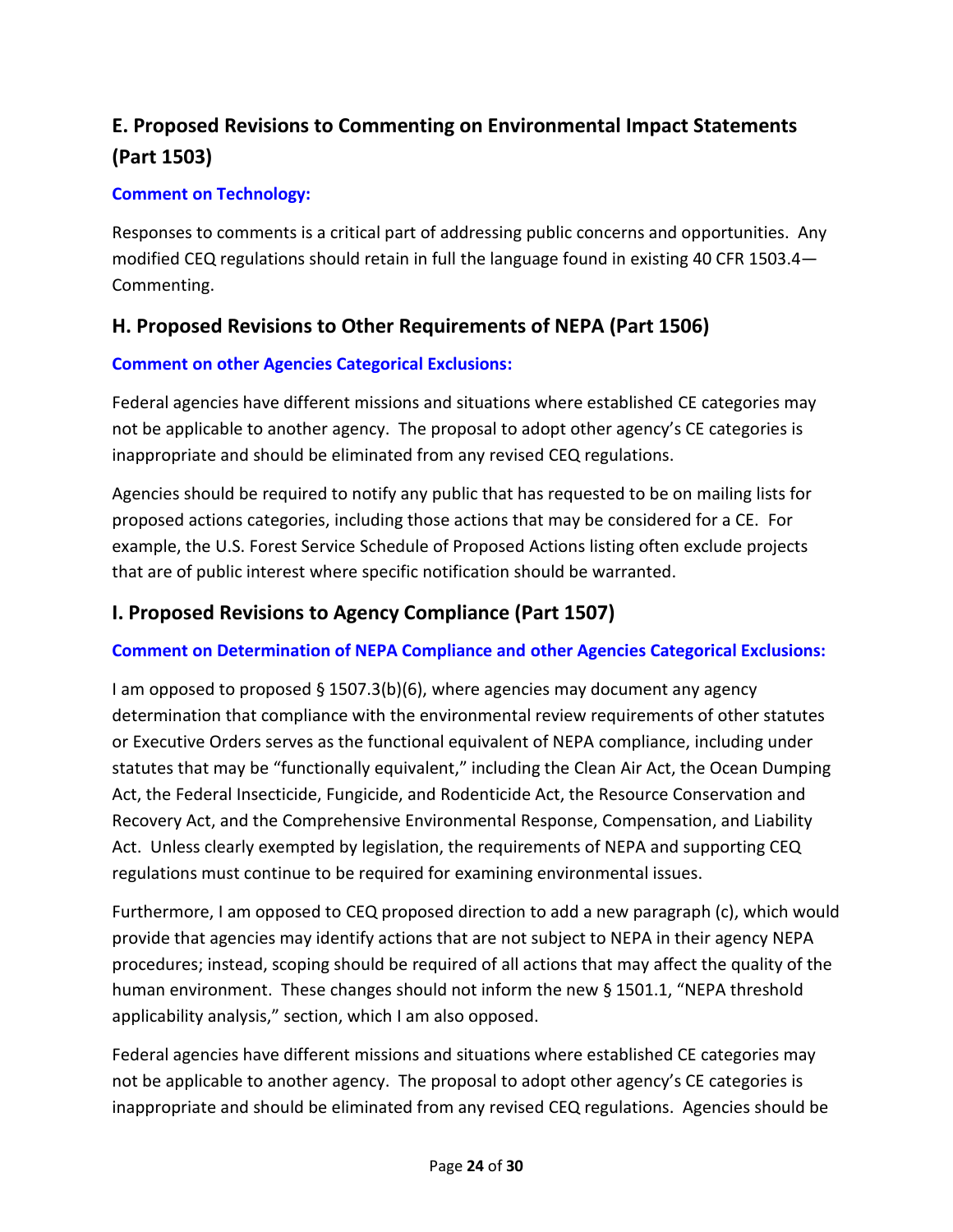required to notify any public that has requested to be on mailing lists for proposed actions, including those actions that may be considered for a CE. For example, the U.S. Forest Service SOPA listings often exclude projects that are of public interest where specific notification should be warranted.

Geospatial data used in analysis must be made readily available to the public as part of all NEPA analyses and disclosures.

# <span id="page-24-0"></span>**J. Proposed Revisions to Definitions (Part 1508)**

# **Comment on changes to definitions:**

CEQ should retain Part 1508 and include the current CEQ definitions in any revised regulations. These terms are well established and understood. Reorganization of regulations that would address this part is not warranted. The existing definition of effects is accepted and understood and should not be modified.

# **Comment on definition of Cumulative Impact:**

I am opposed to modifying the definitions of Cumulative impact (1508.7) and effects (1508.8). The CEQ proposes to make amendments to simplify the definition of effects by consolidating the definition into a single paragraph and striking the specific references to direct, indirect, and cumulative effects. Furthermore, CEQ proposes that analysis of cumulative effects, as defined in CEQ's current regulations, would not be required and that effects should not be considered significant if they are remote in time, geographically remote, or the result of a lengthy causal chain. The proposal would provide the potential for excluding impacts of climate change in project evaluations. Again, I am opposed to these changes for they would lead to nonprofessional and incomplete analyses of effects.

The proposed change is not supported by the science of disclosing effects and established processes and procedures. Such a change would result in undue political pressure on resource specialist to provide only laymen effects discussions instead of providing for the scientific integrity of effects disclosure. The proposed simplification of effects determination does not change the reality of what is required for a professional effect analysis. Any revised CEQ regulations must retain the definitions of environmental consequences (1502.16), effects (1508.8), and cumulative impacts (1508.7).

# **Comment on Federal Projects:**

The discussion regarding minimal Federal involvement must clearly state that any such guidance would only be for projects that are not located on National Forest System and other Federal lands. For example, oil and gas developments could be fully funded with no federal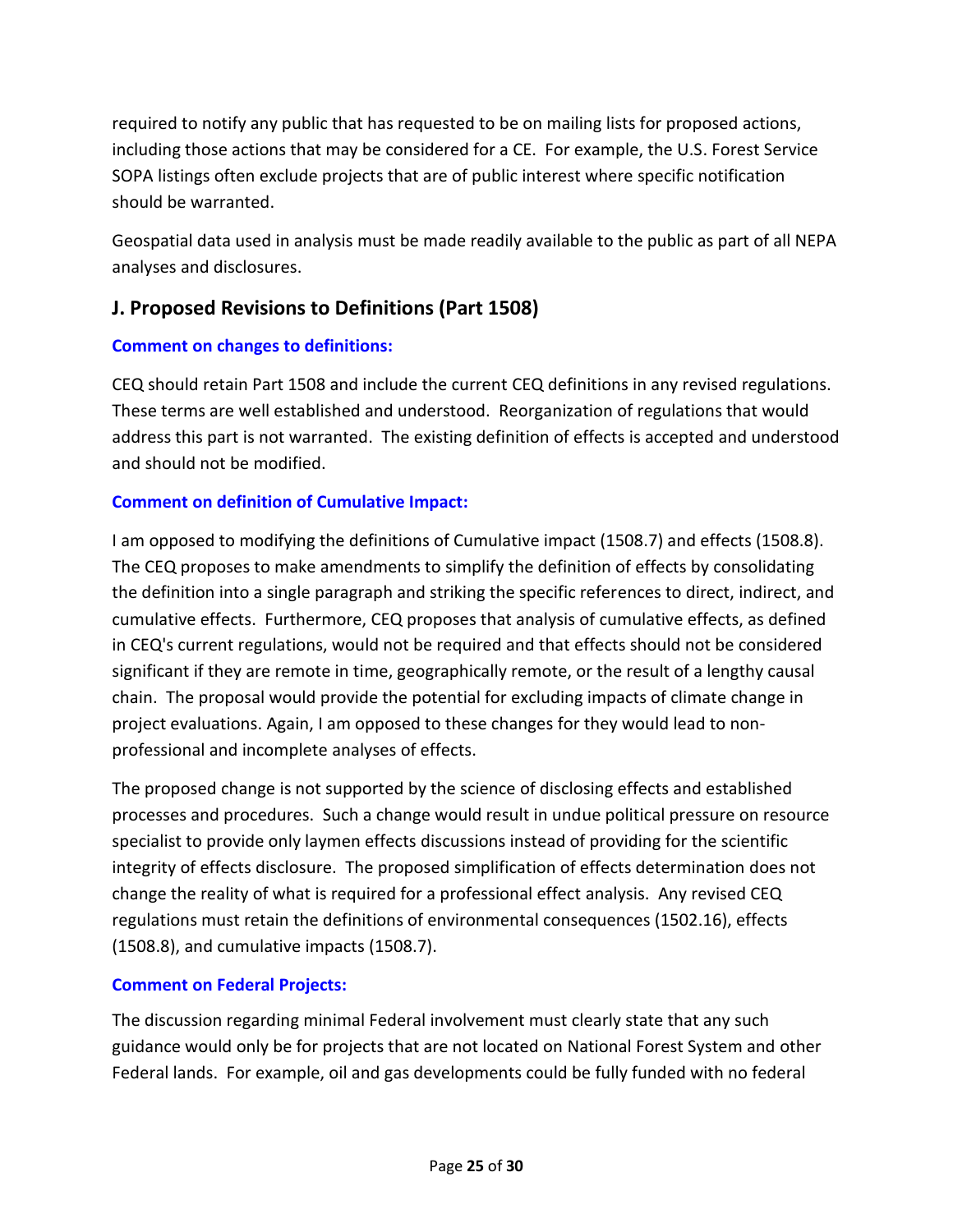funds, while being totally dependent on Federal lands, where NEPA EA and EIS processes must be applicable.

#### **Comment on Mitigation Measures:**

Any revised NEPA regulations should describe that prescribed mitigation measures should be avoided, but instead be included as an integral part of the proposed action and alternatives considered in detail.

#### **Comment on Word Counts:**

Word counts are not correlated with the substance of discussions and readability and should be eliminated from any revised CEQ regulation.

#### **Comment on Reasonably Foreseeable:**

The idea of using an ordinary person standard should not be relevant to NEPA processes. Reasonably foreseeable must be viewed as a professional evaluation that is usually a result of an interdisciplinary resource specialist deliberation. Reasonably foreseeable future actions should be defined by available information on resource occurrences, past and present activities or uses and trends, economics, existing project proposals and other reliable indications of anticipated activities, and other identified factors specific to the cumulative effects area of analysis.

#### **Comment on Significantly:**

The current definition or use of significantly is accepted and operational and should be retained in any revised CEQ regulations.

# <span id="page-25-0"></span>**K. CEQ Guidance Documents**

#### **Comment on Presidential Orders:**

I do not support the proposed approach to implement NEPA policy and technical advice through Presidential order. The withdrawal of current CEQ memorandum guidance is not and would not be appropriate and would be arbitrary. Instead, any revised CEQ regulations should adopt the well-established CEQ guidance. The President has demonstrated no accountability to providing for the purposes of NEPA, so Presidential directives under this administration would likely be inconsistent with law.

# <span id="page-25-1"></span>**L. Additional Issues on Which CEQ Invites Comment**

#### **Comment on Final Provisions of any new CEQ regulation:**

Any modification to the existing CEQ guidance should be addressed in a Federal Register Notice.

#### **Comment on Greenhouse Gas Emissions:**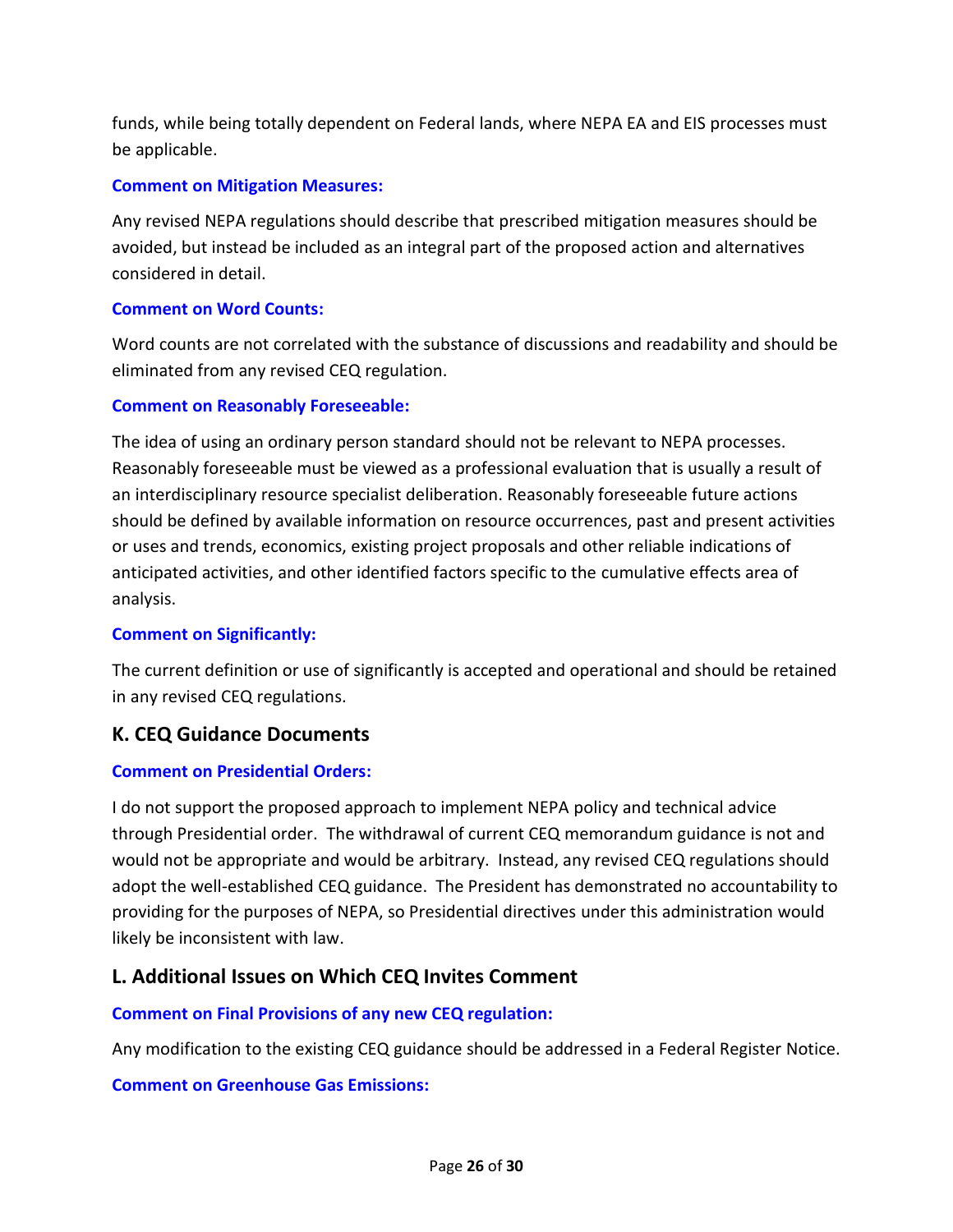CEQ should continue to provide GHG guidance that is consistent with the purpose and policy of NEPA. CEQ's *Final Guidance for Federal Departments and Agencies on Consideration of Greenhouse Gas Emissions and the Effects of Climate Change in National Environmental Policy Act Reviews* memorandum of August 1, 2016, should have been retained.

# **III. Rulemaking Analyses and Notices**

# <span id="page-26-1"></span><span id="page-26-0"></span>**C. National Environmental Policy Act**

# **Comment on Rulemaking and Notices:**

The proposed CEQ regulations do not contribute to the purposes and policies of NEPA (42 U.S.C § 4321 and § 4331) and should be withdrawn from further consideration. Instead of pursuing finalization of the proposed modifications to the existing CEQ regulations, CEQ should, "*gather timely and authoritative information concerning the conditions and trends in the quality of the environment both current and prospective, to analyze and interpret such information for the purpose of determining whether such conditions and trends are interfering, or are likely to interfere, with the achievement of the policy set forth in title I of this Act… and to review and appraise the various programs and activities of the Federal Government in the light of the policy set forth in title I of this Act for the purpose of determining the extent to which such programs and activities are contributing to the achievement of such policy*," and other duties and functions of the Council (42 USC 4344).

# **IV. Conclusion**

#### <span id="page-26-2"></span>**Comment on the implementation of the National Environmental Policy Act:**

The National Environmental Policy Act, Section 2 [42 U.S.C. § 4321], states that "*The purposes of this Act are: To declare a national policy which will encourage productive and enjoyable harmony between man and his environment; to promote efforts which will prevent or eliminate damage to the environment and biosphere and stimulate the health and welfare of man; to enrich the understanding of the ecological systems and natural resources important to the Nation; and to establish a Council on Environmental Quality*."

Senate Report 91-296 of 1969 on pages 4 and 5 describes that:

"*The inadequacy of present knowledge, policies, and institutions is reflected in our Nation's history, in our national attitudes, and in our contemporary life. We see increasing evidence of this inadequacy all around us: haphazard urban and suburban growth; crowding, congestion, and conditions within our central cities which result in civil unrest and detract from man's social and psychological well-being; the loss of valuable open spaces; inconsistent and, often, incoherent rural and urban land-use policies; critical air and water pollution problems; diminishing recreational opportunity; continuing soil erosion; the*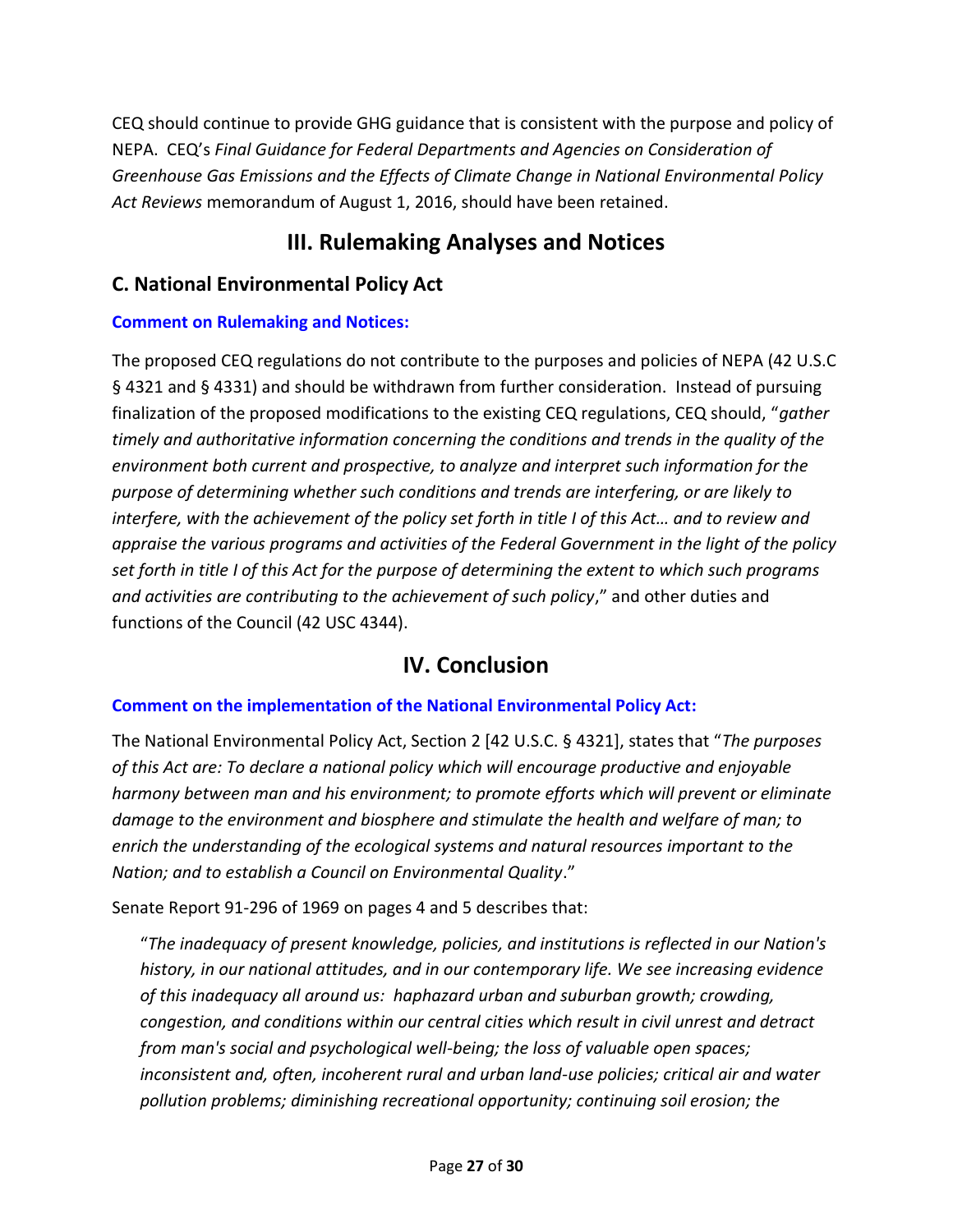*degradation of unique ecosystems; needless deforestation; the decline and extinction of fish and wildlife species; faltering and poorly designed transportation systems; poor architectural design and ugliness in public and private structures; rising levels of noise; the continued proliferation of pesticides and chemicals without adequate consideration of the consequences; radiation hazards; thermal pollution; an increasingly ugly landscape cluttered with billboards, powerlines, and junkyards; and many, many other environmental quality problems.* 

*Traditional national policies and programs were not designed to achieve these conditions. But they were not designed to avoid them either. And, as a result, they were not avoided in the past. They are not being avoided today.*

*Traditional policies were primarily designed to enhance the production of goods and to increase the gross national product… The American people enjoy the highest standard of living in the world. Our technological ability is unrivaled. But, as a nation, we have paid a price for our material well-being. That price may be seen today in the declining quality of the American environment.*

*As the evidence of environmental decay and degradation mounts, it becomes clearer each day that the Nation cannot continue to pay the price of past abuse. The costs of air and water pollution, poor land-use policies and urban decay can no longer be deferred for payment by future generations. These problems must be faced while they are still of manageable proportions and while alternative solutions are still available*…

*In spite of the growing public recognition of the urgency of many environmental problems and the need to reorder national goals and priorities to deal with these problems, there is still no comprehensive national policy on environmental management. There are limited policies directed to some areas where specific problems are recognized to exist, but we do not have a considered statement of overall national goals and purposes*…"

Senate Report 91-296 of 1969 on page 17 describes that, "*Natural beauty, increased recreational opportunity, urban esthetics and other amenities would be important byproducts of a national environmental policy. They are worthy and important public objectives in their own right. But the compelling reasons for a national policy are more deeply based. The survival of man, in a world in which decency and dignity are possible, is the basic reason for bringing man's impact on his environment under informed and responsible control. The economic costs of maintaining a life-sustaining environment are unavoidable. We have not understood the necessity for respecting the limited capacities of nature in accommodating itself to man's exactions, nor have we properly calculated the cost of adaptation to deteriorating conditions. In our management of the environment we have exceeded its adaptive and recuperative powers, and in one form or another we must now*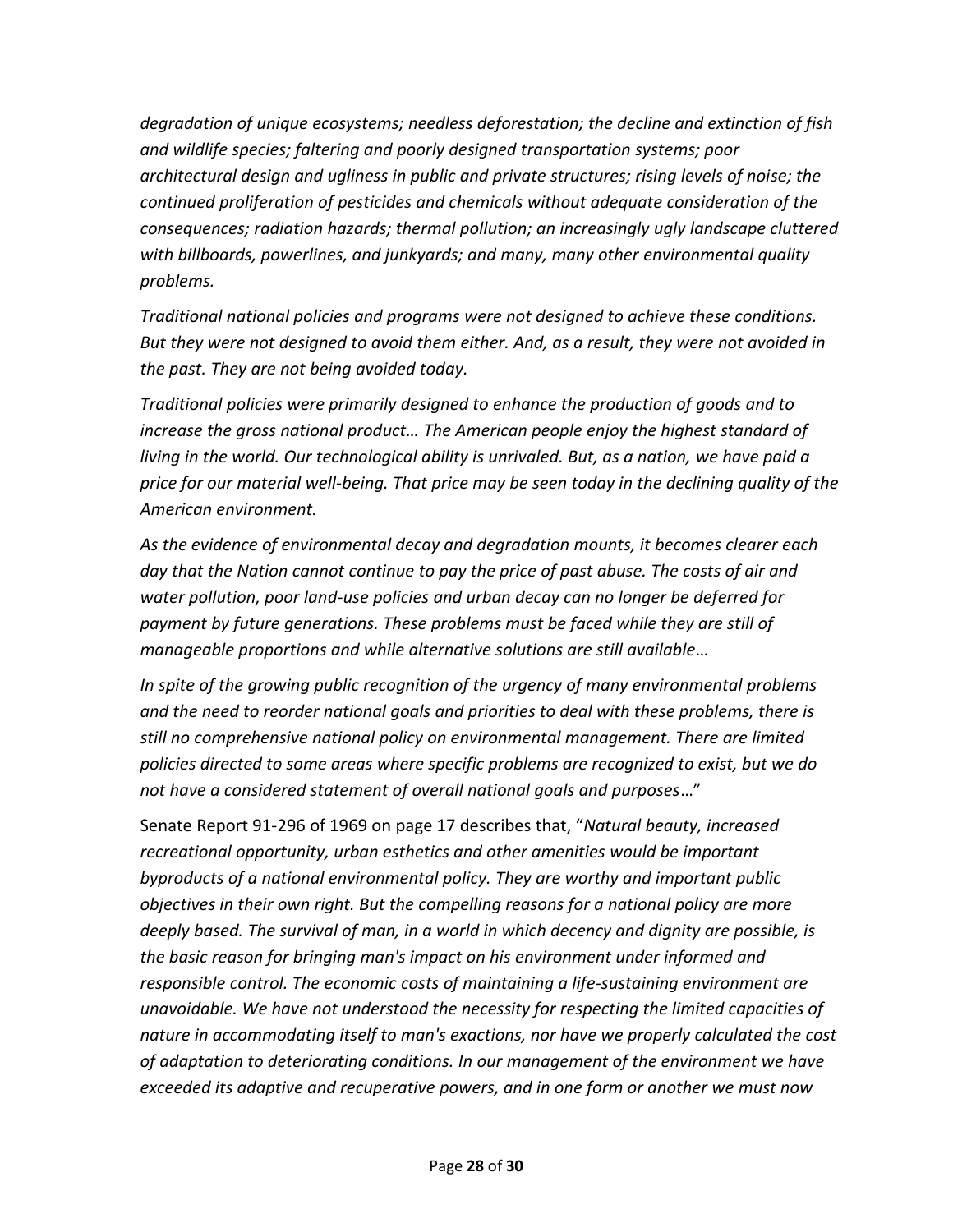*pay directly the costs of maintaining air, water, soil, and living space in quantities and qualities sufficient to our needs. Economic good sense requires the declaration of a policy and the establishment of a comprehensive environmental quality program now. Today we*  have the option of channeling some of our wealth into the protection of our future. If we fail *to do this in an adequate and timely manner, we may find ourselves confronted, even in this generation, with an environmental catastrophe that could render our wealth meaningless and which no amount of money could ever cure*."

Abandoning the existing CEQ regulations as proposed would once again result in the nation having no effective comprehensive national policy on environmental management. The proposed CEQ regulations fail to establish or even maintain guidance that provide for the purposes of NEPA. Any revised CEQ regulation must continue to promote securing more accurate, professional documents. Regulations must require accurate documents as the basis for sound decisions. Regulations must promote and draw upon all the appropriate disciplines from the natural and social sciences, plus the environmental design arts. The lead agency must be responsible for the professional integrity of environmental documents and the requirements established to ensure this result, such as special provisions regarding the use of data provided by an applicant. A list of people who helped prepare documents, and their professional qualifications, must continue to be included in the EIS to encourage professional responsibility and ensure that an interdisciplinary approach is followed.

NEPA is designed to promote consideration of potential effects on the human environment that would result from proposed Federal agency actions, and to provide the public and decision makers with useful information regarding reasonable alternatives to improve the environmental outcomes of Federal agency actions. NEPA ensures that the environmental effects of proposed actions are taken into account before decisions are made and informs the public of significant environmental effects of proposed Federal agency actions, promoting transparency and accountability concerning Federal actions that may significantly affect the quality of the human environment.

The National Environmental Policy Act in Sec. 202 [42 USC § 4342] describes that:

*"There is created in the Executive Office of the President a Council on Environmental Quality (hereinafter referred to as the "Council"). The Council shall be composed of three members who shall be appointed by the President to serve at his pleasure, by and with the advice and consent of the Senate. The President shall designate one of the members of the Council to serve as Chairman. Each member shall be a person who, as a result of his training, experience, and attainments, is exceptionally well qualified to analyze and interpret environmental trends and information of all kinds; to appraise programs and activities of the Federal Government in the light of the policy set forth in title I of this Act; to be conscious of*